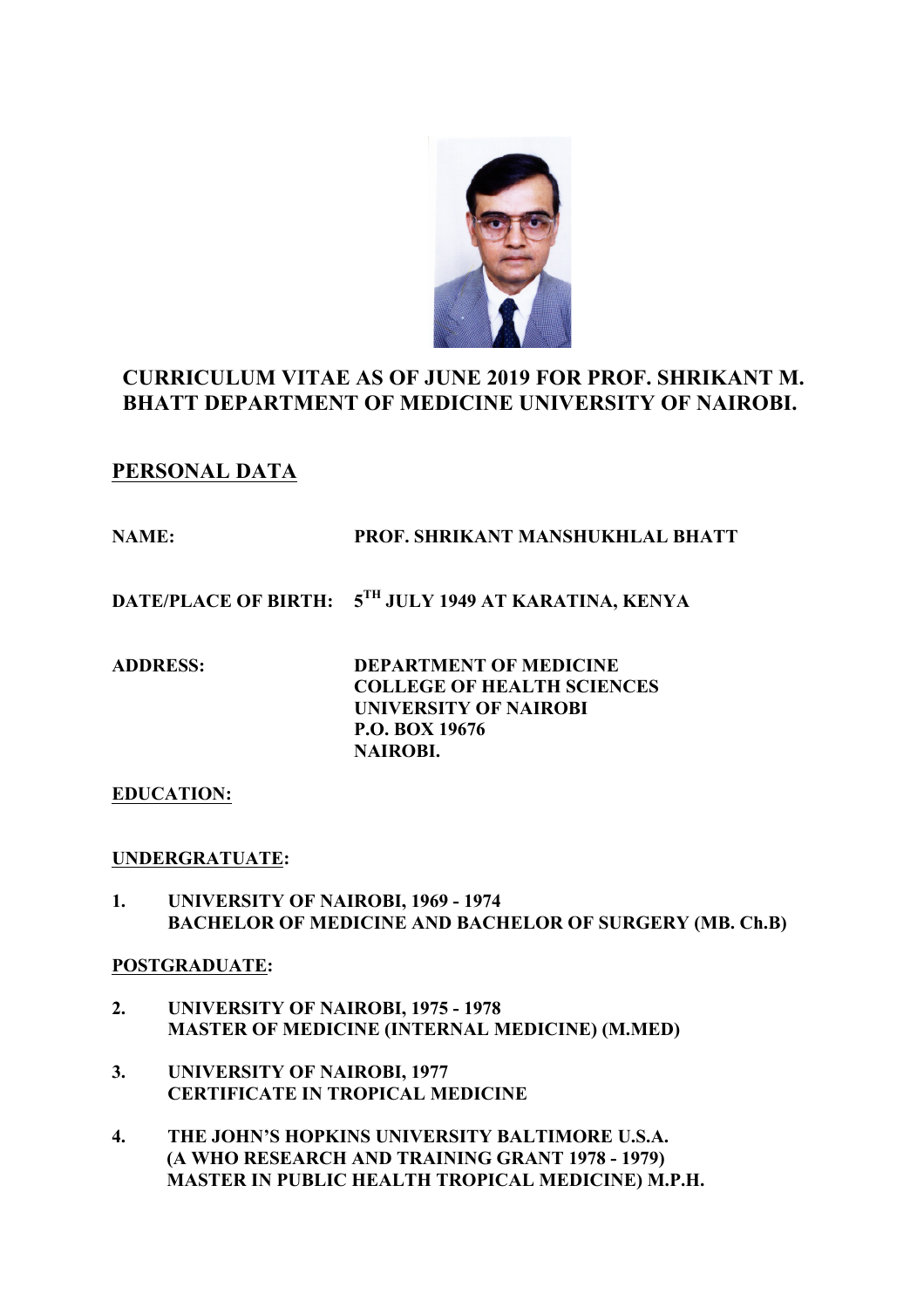#### **INTERNSHIP AND RESIDENCIES:**

- **1. Internship at Machakos Provincial Hospital, Kenya 1974.**
- **2. Medical Resident, Kenyatta National Hospital 1975 – 1978**

## **FELLOWSHIP:**

- **1. CENTRE FOR DISEASE CONTROL (C.D.C.) ATLANTA GEORGIA U.S.A. 1979. (WHO SUPPORT) TRAINING IN TROPICAL MEDICINE.**
- **2. NATIONAL INSTITUTE OF HEALTH WASHINGTON (U.S.A.) 1979 (WHIO SUPPORT) TRAINING IN TROPICAL MEDICINE RESEARCH.**
- **3. MACGILL UNIVERSITY MONTREAL CANADA (1979) TRAINING IN HAEMATOLOGY.**
- **4. THE STENO DIABETES CENTRE – GENTOFT DENMARK. 24-31ST MAY, 1993. DIABETES COURSE FRONTIERS IN CLINICAL AND EXPERIMENTAL DIABETOLOGY.**

#### **5. FELLOW OF ROYAL COLLEGE OF PHYSICIANS OF EDENBURGH(2009)**

#### **FACULTY POSITIONS:**

- **1. Lecturer in Medicine, University of Nairobi 1981 – 1986.**
- **2. Senior Lecturer in Medicine, University of Nairobi 1986 - 1994.**
- **3. Chairman Department of Medicine 1994-2000.**
- **4. Associate professor in the Department of Medicine since March 1995.**
- **5. Professor of Medicine since November 2004.**
- **6. A member to the committee of University teaching hospital for College of Health Sciences since 1995.**
- **7. A member to the Faculty of Medicine Board of Post-graduate Studies 1995 - 2000.**
- **8. Senate member of University of Nairobi 1994 - 2000.**
- **9. University of Nairobi Council member with effect from 05/04/2002 up to 31/05/2002.**

#### **HOSPITAL POSITIONS:**

- **1. Consultant Physician at Kenyatta National Teaching Hospital since 1981.**
- **2. Consultant in charge of Diabetic Outpatient Clinic at Kenyatta National Hospital 1983- 1993.**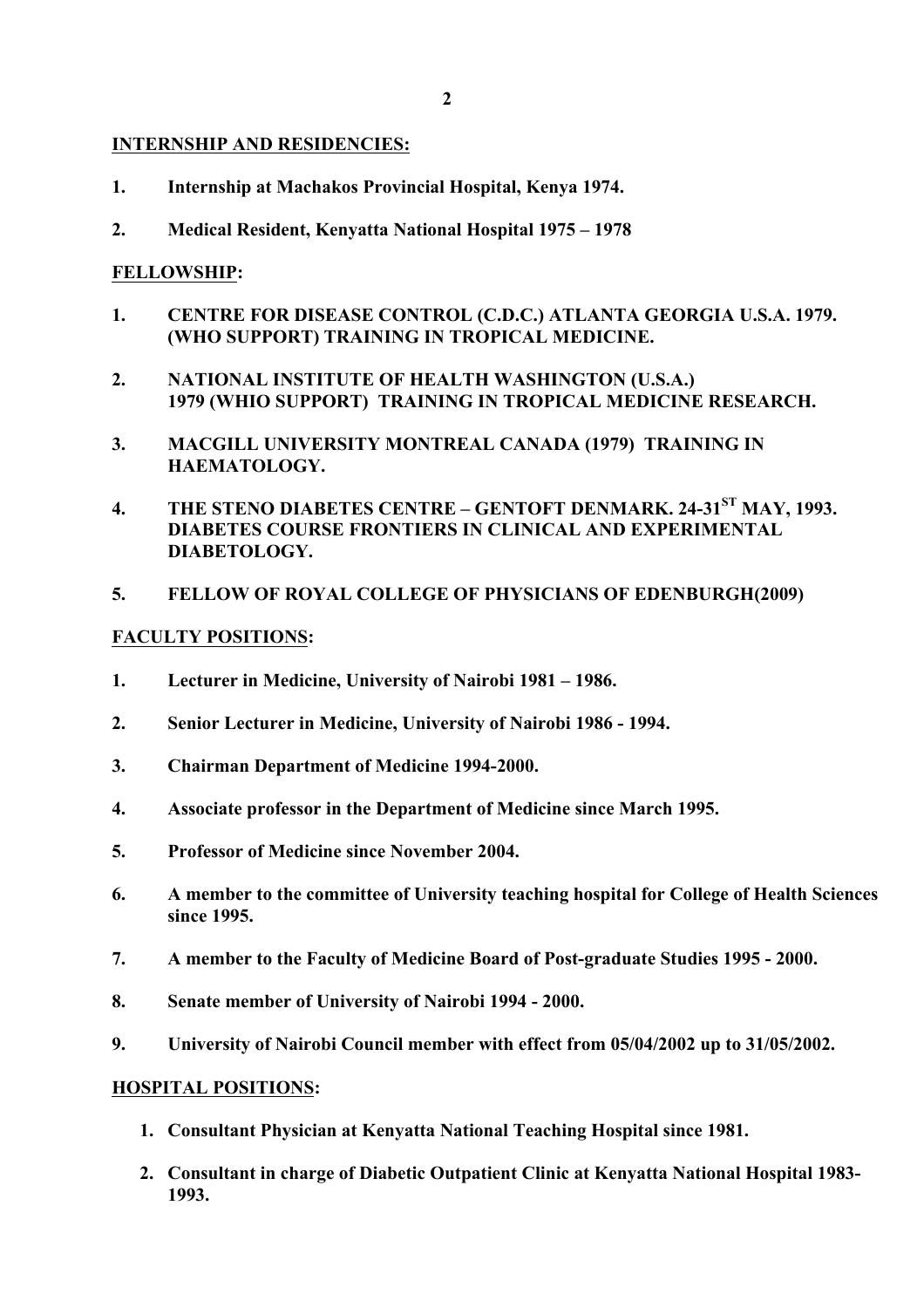- **3. Head of the Medical Unit, Kenyatta National Hospital since 1993.**
- **4. In-charge of Parasitology outpatient clinic Kenyatta National Hospital since 1991.**

## **GOVERNMENT POSITION:**

**1. Appointment to the selection panel for the chairman and members of the National Commission for Science, Technology and Innovation by Cabinet Secretary Hon. Prof. Kaimenyi, Ministry of Education. 2013.**

## **BOARD CERTIFICATION:**

- **1. Certified as Medical Practitioner by Kenya Medical Practitioners and Dentists Board 1974.**
- **2. Certified specialization in Internal Medicine by Kenya Medical Practitioners and Dentists Board 1978.**

## **CURRENT LICENSE:**

**1. License to practice as Specialist in Internal Medicine in Kenya by Kenya Medical Practitioners and Dentists Board since 1978 (renewed yearly)**

#### **HONORS:**

- **1. His Excellency, The President of the Republic of Kenya Hon. Daniel Arap Moi presented to me the Insignea of Serving Brother to the order during the investiture held for the admission and promotion of members into the most vulnerable order of the Hospital of St. John of Jerusalem on Friday, 11th July 1986 at State House, Nairobi.**
- **2. State investiture of honors, awards, decorations and medals. Elder of the Order of the Burning Spear, (EBS) bestowed by His Excellency Hon. Mwai Kibaki, C.G.H., M.P. President and commander-in-chief of the Armed Forces of the Republic of Kenya at State House, Nairobi on Jamhuri Day, 12th December, 2006.**
- **3. Exemplary University of Nairobi Employee of the year in Medicine 2008 by Kenyatta National Hospital**

#### **QUALIFICATIONS:**

- **1. MB.Ch.B (University of Nairobi) 1974.**
- **2. M.Med (University of Nairobi) 1978.**
- **3. MPH (John Hopkin's University U.S.A.) 1979.**
- **4. FRCP (University of Edinburg , U.K.) 2009**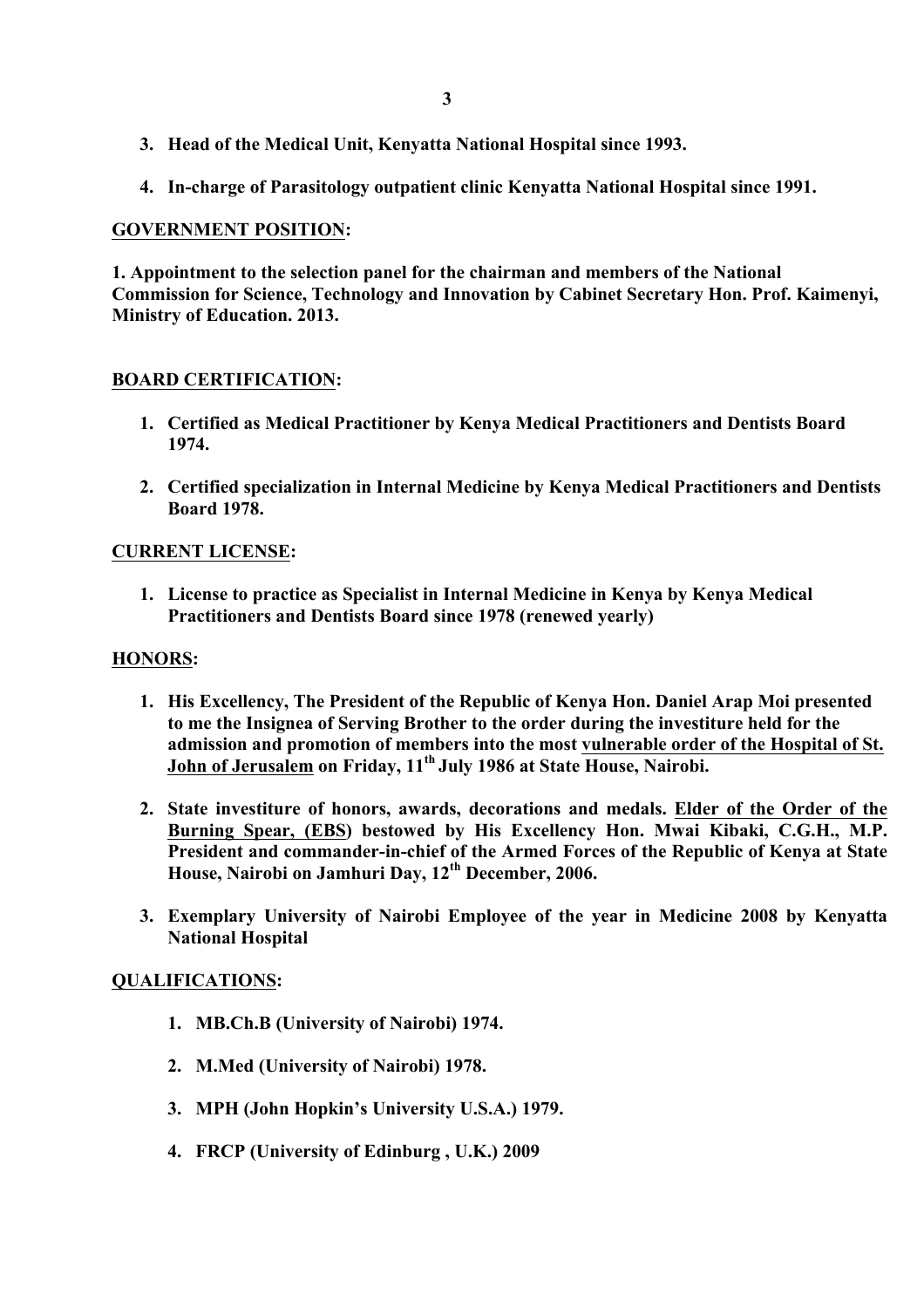#### **MEMBERSHIP**

- **1. Active Member of Kenya St. John's Ambulance Brigade, since 1975.**
- **2. Active Member of Kenya Bramshamaj Medical Branch, Nairobi since 1975.**
- **3. Member of Intercare International Society since 1986.**
- **4. Member of Association of Physicians of Kenya since 1992.**
- **5. Member of Kenya Medical Association – 1992.**
- **6. Member of the John Hopkins University Alumni (Kenya branch) since 2002.**

#### **TEACHING RESPONSIBILITY:**

- **1. Honorary Lecturer in Medicine, Department of Medicine University of Nairobi 1979 – 1981.**
- **2. Lecturer, Medical Training Centre to Clinical Officers since 1981.**
- **3. Lecturer to Advanced Nursing I.C.U. Medicine since 1981.**
- **4. Lecturer to Advanced Nursing diploma students since 1981.**
- **5. Lecturer in Tropical Medicine for Postgraduate students in Tropical Medicine class since 1981.**
- **6. Clinical bedside teaching to final M. Med students, University of Nairobi since 1981.**
- **7. Gave numerous seminars at the John's Hopkins University Baltimore U.S.A. (1978 – 1979) in the various fields of tropical medicine including Kala-azar, Leprosy, tuberculosis and malnutrition as seen in Kenya.**
- **8. Given seminars to visiting doctors and specialists from U.S.A. to Kenya on various aspects of tropical diseases as seen in Kenya and review of current research in the field of Tropical Medicine in Kenya since 1981.**
- **9. Lecturer (including bedside teaching) to Bachelor of Dentistry students, University of Nairobi since 1981.**
- **10. Lecturer (including bedside teaching) to Bachelor of Medicine and Bachelor of Surgery, University of Nairobi since 1981.**
- **11. Honorary Lecturer for Kenya Catholic Secretariat Medical Department since 1991.**
- **12. Clinical bedside teaching of Tropical Medicine to elective students from U.S.A., Canada, Germany, U.K., Italy, Japan and Australia since 1991.**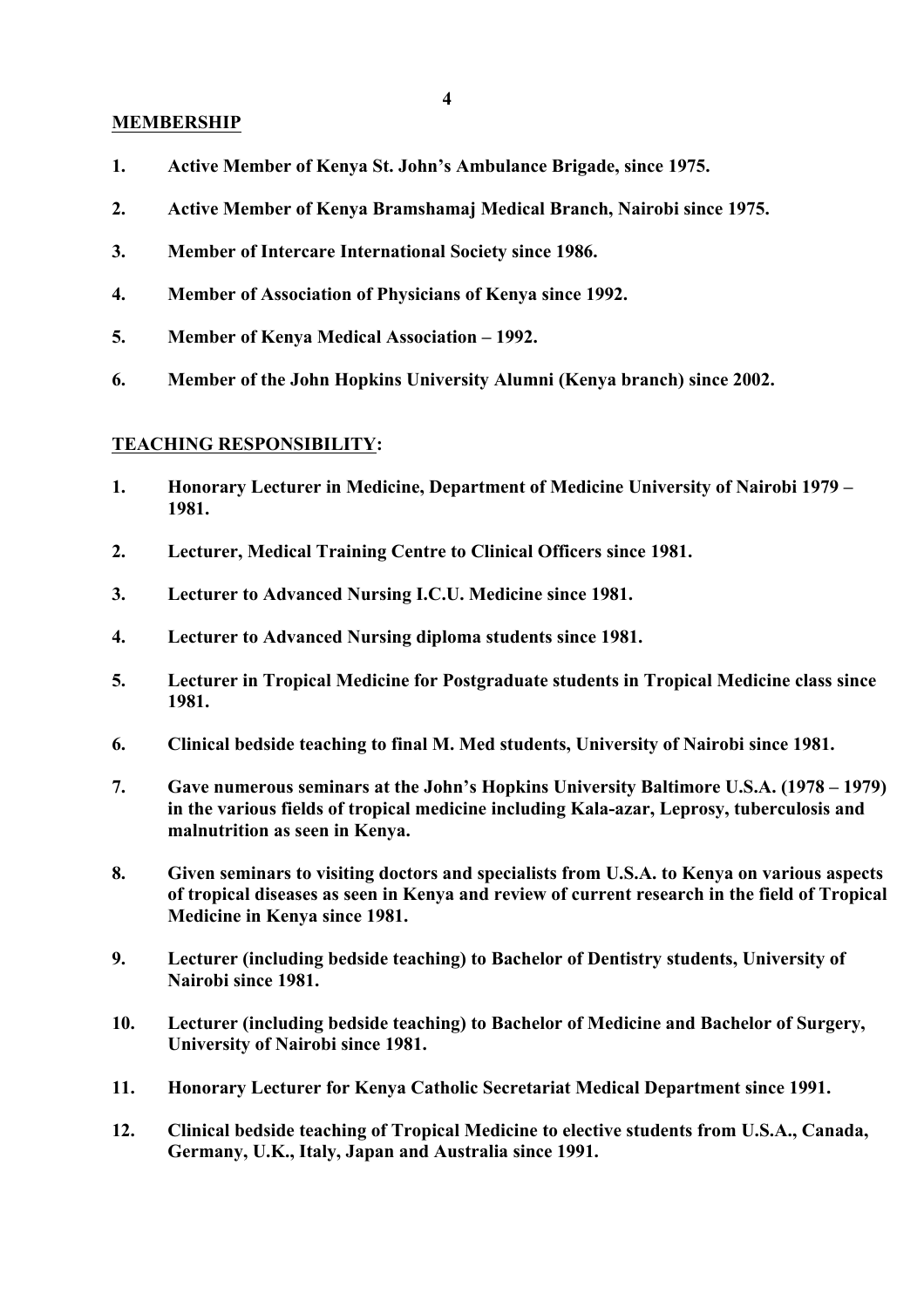- **13. Lecturer to Pharmacy students, Faculty of Pharmacy, College of Health Sciences, University of Nairobi since 1992.**
- **14. Visiting Professor and conducted teaching in Tropical Medicine Course in Lima Peru organized by Gorgas Institute Alabama University U.S.A. in March 2002, March 2003, March 2004, March 2005, March 2006.**

## **EXAMINATION**

- **1. Examiner for the final year clinical officers undergoing training in the field of TB and leprosy at the Medical Training Centre (MTC) 1982 – 1988.**
- **2. Examiner for the Diploma on Physiotherapy, Ministry of Health Kenya, since 1983.**
- **3. Chief Invigilator for final MBChB examination, organised the clinical examination for final MBCHB 1983 – 1986.**
- **4. Examiner for the final M.Med (Master of Medicine) students University of Nairobi since 1981.**
- **5. Examiner for the final M.Med (Master of Medicine) students, University of Nairobi since 1986.**
- **6. Examiner and organizer of Tropical Medicine examination for 2nd year M.Med (Master of Medicine) students University of Nairobi since 1981.**
- **7. Setting of spot examinations for final year MBChB students University of Nairobi since 1981.**
- **8. Setting of spot examinations for the first and final year (M.Med) Master of Medicine, University of Nairobi since 1981.**
- **9. Examiner for the final year clinical officers in internal medicine at Medical Training Centre Mombasa and Nakuru since 1981.**
- **10. Examiner for 2nd year Bachelor of Dentistry students in Medicine, University of Nairobi since 1981.**
- **11. Reviewing medical papers on the originality scientific, clinical importance and overall suitability for publication in the East-African Medical Journal since 1994.**
- **12. Review on behalf of post-graduate study Board of Prof. Okelo (Department of Medicine) proposal for DSC thesis entitled "Hydatid Diseases in Kenya focus on clinical scientific aspect (1994).**
- **13. Served as an external examiner in Internal Medicine for both undergraduate and postgraduate students in Department of Medicine, University of Dar es Salaam, 1995 – 1998.**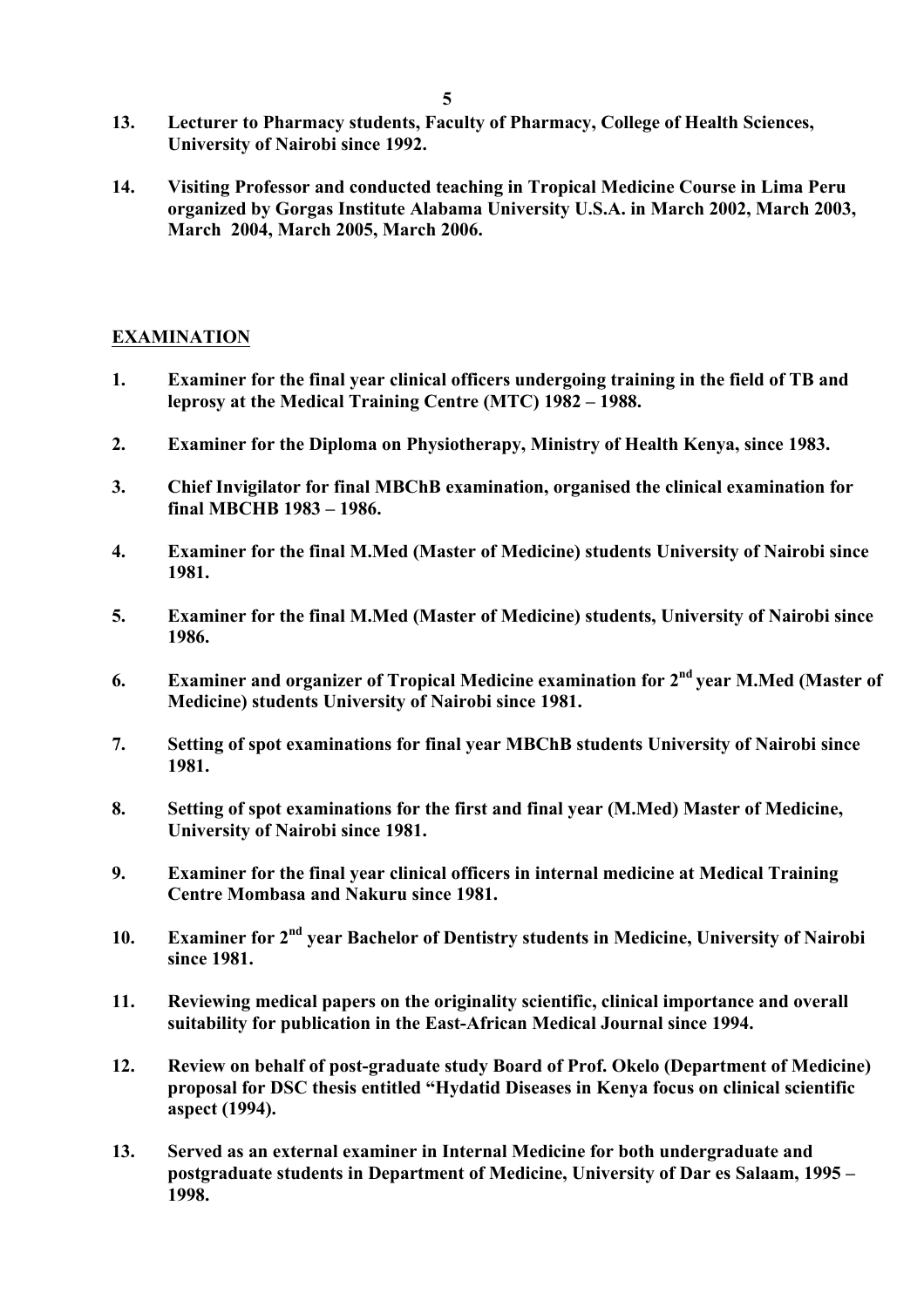- **14. Assessment of published work of various members of Department of Medicine, Mukimbili University College of Health Sciences for purposes of promotion, 1995 – 1998.**
- **15. Internal examiner for Prof. Kaimenyi (Dental School) PhD thesis entitled "The Periodontal health status of patients attending diabetic clinic, Kenyatta National Hospital, 1988.**
- **16. Internal examiner for Dr Sindani (Department of Medicine) MD Thesis entitled Multiresistant mycobacterial tuberclosis, 1999.**
- **17. External examiner in the Department of Medicine, College of Health Sciences, University of Dar es Salaam from 1995 – 1997.**
- **18. External examiner in the Faculty of Health Sciences, Department of Medicine, Moi University for a period of 4 years with effect from the 2001/2002 Academic year.**
- **19. Internal examiner in the Department of Medical Microbiology for the MSc dissertation titled "Diagnosis of Pulmonary Tuberculosis among HIV Positive and HIV Negative Patients in Mbagathi District Hospital". Comparison of direct smear concentration and culture technique by Sheila Jepkemboi Chebore, 2007.**

## **EDITORIAL RESPONSIBILITIES:**

- **1. Nairobi Medical Journal, Editorial Board 1980-1986**
- **2. Member of Advisory Board African Journal of Pharmacology and Therapeutics since 2012.**
- **3. External reviewer of papers for publication by the East African Medical Journal, 1995- 2000.**

# **SPECIAL INTERNATIONAL RESPONSIBILITIES:**

- **1. Appointed as a WHO Facilitator during the seminar on Community Control of Cardiovascular diseases and diabetes in East, Central and Southern Africa at KEMRI Nairobi, Kenya 1985.**
- **2. Appointed as a WHO consultant to review the Kenya-National AIDS control programme with effect from 2nd March to 27th March, 1992.**
- **4. Appointed to the council of the International Society for Infectious Diseases with effect from 2002 to 2008 representing the Africa region.**
- **5. Appointed as a Data Safety Monitoring Board member for VOO1 HIV vaccine trial by AIDS Vaccine Initiative Inc. organization, U.S.A. since 2002.**
- **6. Appointed to the National Medicines and Therapeutics Committee (NMTC), Ministry of Health, 2007.**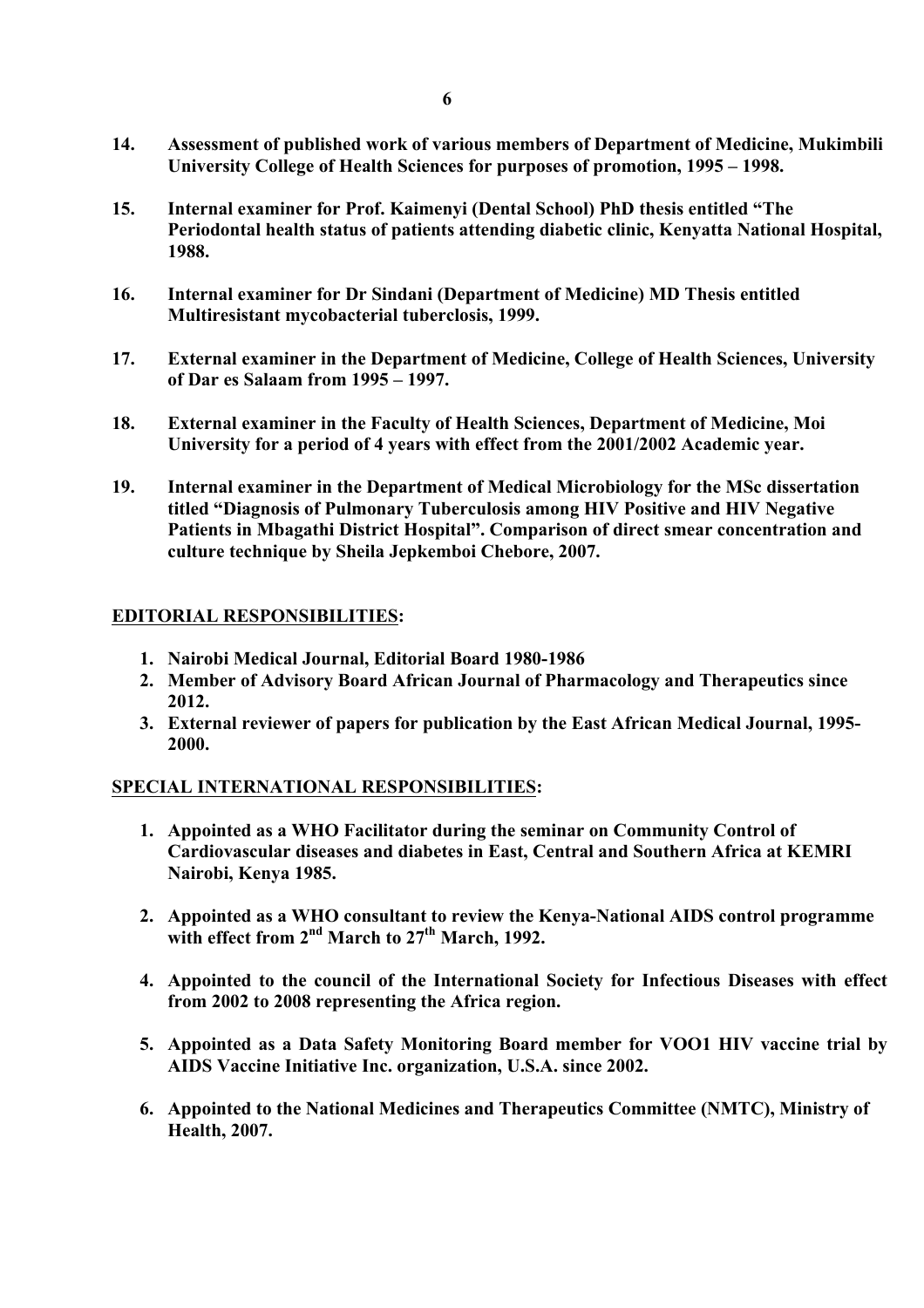- **7. Appointed visiting African Professor for the Gorgas Memorial Institute of Tropical and Preventive Medicine (University of Alabama USA) to teach tropical medicine course in Lima Peru 2002-2007.**
- **8. Nominated to the council of International Society for Infectious Disease from 2002-2008 representing the African region.**

### **SPECIAL LOCAL RESPONSIBILITIES:**

- **1. Acting Principal, College of Health Sciences on several occasions in 1995, 1996, 1997, 1998, 2001, 2002, 2003, 2004, 2007, 2008, 2009,2010,2011,2012, 2013, 2014, 2015.**
- **2. Acting Dean of College of Health Sciences – 1997.**
- **3. Secretary to the Research and Ethical Committee of Kenyatta National Hospital 1983, 1984, 1985, 1986.**
- **4. Members of Malaria Programme Committee Kenya Medical Research Institute (KEMRI) since 1988.**
- **5. Member of Ethical and Research committee Kenyatta National Hospital (1987 – 1988).**
- **6. Clinical Research co-ordinator and senior scientist for clinical Research centre, Kenyatta National Hospital, (1979 – 1981).**
- **7. External examiner in the Department of Medicine, College of Health Sciences, University of Dar es Salaam from 1995 – 1997.**
- **8. External examiner in the Faculty of Health Sciences, Department of Medicine, Moi University for a period of 4 years with effect from the 2001/2002 Academic year.**
- **9. Representing the principal College of Health Sciences on Board of Kenyatta National Hospital since 2009.**
- **10. Representing the principal College of Health Sciences on Board of Kenya Medical Training College.**
- **11. Nominated as Chairman of appointment committee by the Deputy Vice-Chancellor for medical officers for University Health Services – October 1997.**
- **12. Served on several appointment and promotion committees of Kenyatta National Hospital 1994-2005.**
- **13. Appointed to serve on a panel of interviews for the post of National Officer for Malaria Control Program by WHO – June 1998.**
- **14. A member of Faculty Board of Admission Committee for the Module II degree program students joining College of Health Sciences, 1998-present.**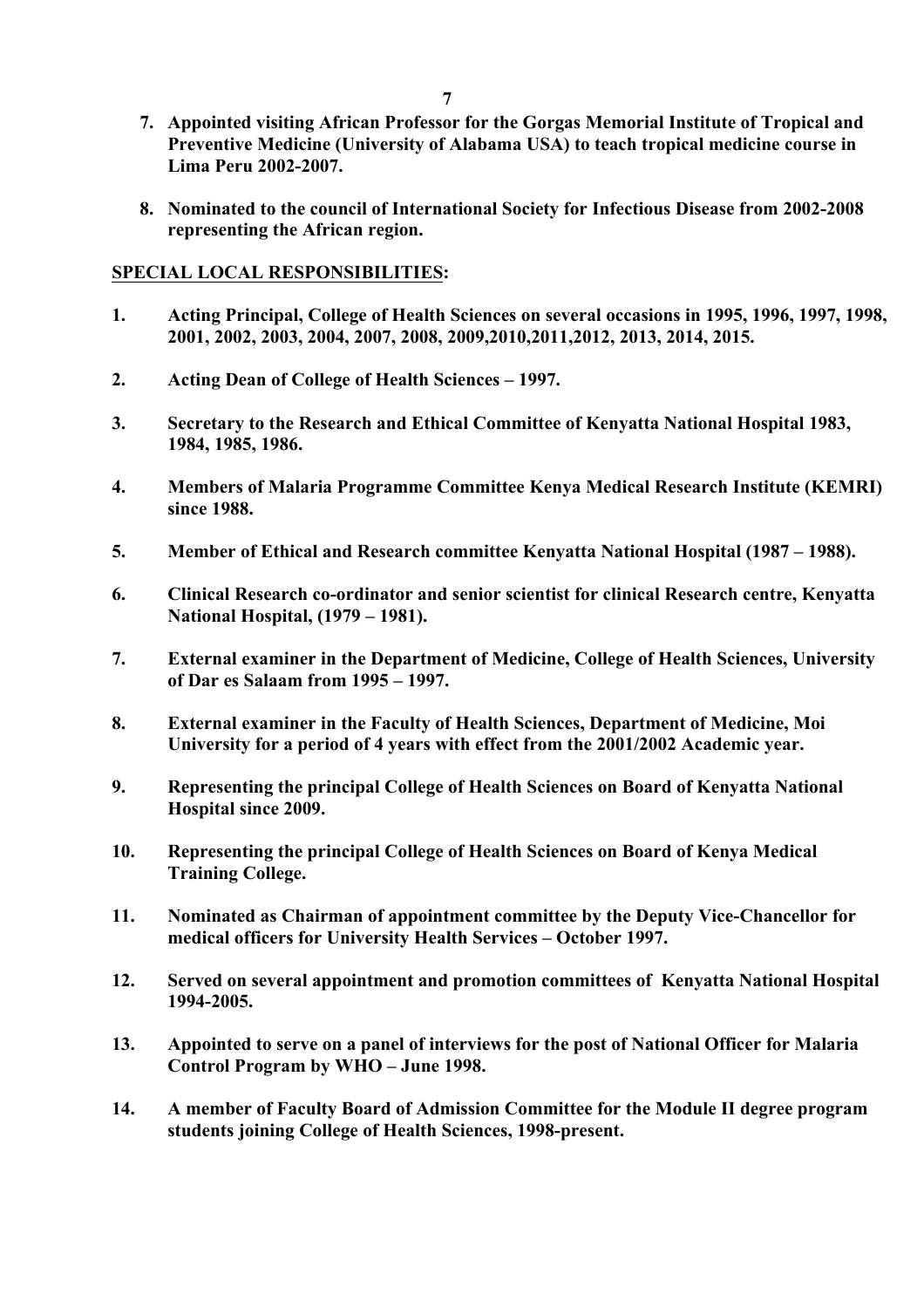- **15. Representative of Senate on several appointment committees at the College of Health Sciences and Main Campus, University of Nairobi including appeal, disciplinary, medical board, 1994-2000.**
- **16. Faculty representative to Nairobi University Press, 1994-2002.**

## **DISSERTATIONS SUPERVISED:**

- **1. Supervisor for Ph.D thesis entitled salt and hypertension by Miss Karanja studying at the University of Nebraska, Lincoln, U.S.A., 1982.**
- **2. Risk factors for Ischaemic Heart Disease as seen in hypertensive and diabetic patients at the Kenyatta National Hospital by Dr. Omondi Ogada S.W. 1987. Obtained M.Med (Internal Medicine).**
- **3. Levels of packed red blood cell sorbitol and Glycosylated Haemoglobin in Insulin requiring diabetics seen in Kenyatta National Hospital by Dr. P.P. Wambua 1985 obtained M.Med (Internal Medicine).**
- **4. Effect of chloroquine verapamil combination on the pattern of chloroquine resistant malaria at Kenyatta National Hospital by Dr. Betty M. Musau – 1988. Obtained M.Med (Internal Medicine).**
- **5. Comparative efficacy of antimalarial compounds at Karurumo – Embu by Joseph K. Ngogie, Faculty of Pharmacy, University of Nairobi – 1990.**
- **6. Cryptosporidiosis in malnourised children at Kenyatta National Hospital by Dr. Peninah Nduleve Kitili. Obtained M.Med (Paediatrics) – 1991.**
- **7. A survey of Bacterial and Fungal infections among Human immunodeficiency virus infection seropositive tuberculous patients at the infectious disease hospital by Dr. Sylvester J.N. Kimaiyo – 1992.**
- **8. Leucocyte function in diabetes mellitus by Dr. Owino-Ongor – 1992. Obtained M. Med. (Internal Medicine).**
- **9. A study of Urinary tract infections in patients with diabetes mellitus at KNH by Dr. Ndirangu D.T. (M. Med) dissertation, 1994.**
- **10. Peripheral neuropathy in HIV infection in patients at Kenyatta National Hospital (M. Med Dissertation), by Dr. Ochanda, 1994.**
- **11. Efficacy and side effects of Artequin in the treatment of uncomplicated P.***falciparum*  **infections (M. Med Dissertation), by Dr. Samia B. Mugodo, 1995.**
- **12. To evaluate the prevalence of primary and secondary phenotypic resistance to nevirapine among HIV infected patients at the comprehensive care clinic of the Kenyatta National Hospital (M.Med Dissertation), by Dr. Salim H.Hassanali, 2007.**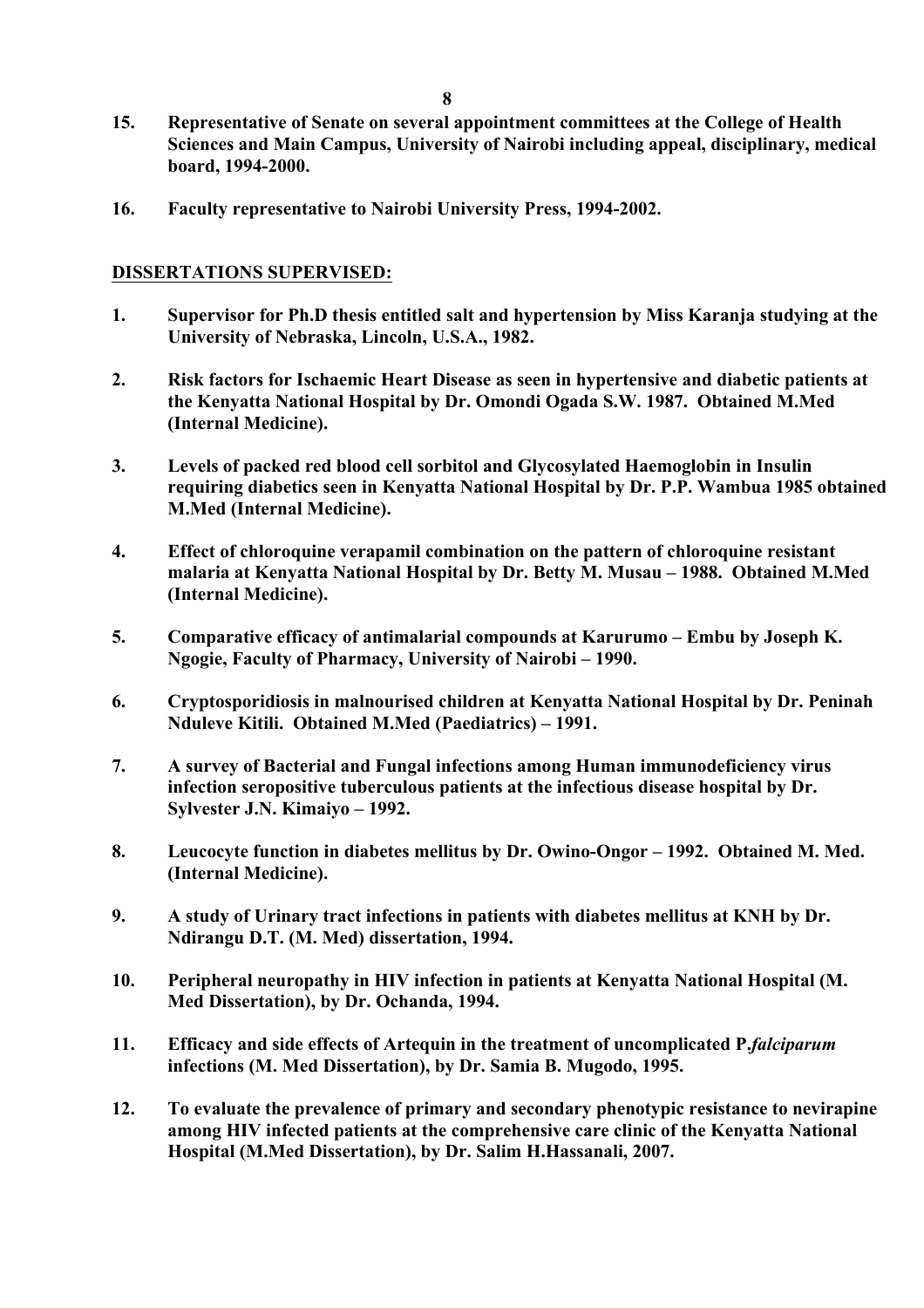- **13. Comparison of bedside inoculation of culture media with traditional cerebrospinal fluid culture method in patients with suspected bacterial meningitis at kenyatta national Hospital M.Med Dissertation by Dr. Anthony Etyang, 2008**
- **14. Prescribing patterns and drug cost implications for diabetic patients in eastern province, Kenya. Masters of Science in Public Health JomoKenyatta University of Science and Technology by Mwanzia Patric Mutunga, 2009**
- **15. Prevalence of vitamin D deficiency in adult human immunodeficiency virus infected persons at Mbagathi District Hospital by Dr. Alice Wambui Nganga, 2016**
- **16. Causes, management and short term outcomes of upper gastrointestinal bleeding at Kenyatta National Hospital by Dr. Olivia Kyeni Nduku, 2018**
- **17. Assessment of blood and blood components transfusion practices and challenges experienced by health workers in the medical wards at Kenyatta National Hospital by Dr. Lillian Nthenya Musyoka (ongoing), 2019**

## **WORKSHOPS AND CONFERENCES ATTENDED**

| 1.  | 1975 | East Africacan Physician Conference held in Nairobi.                                                                                       |
|-----|------|--------------------------------------------------------------------------------------------------------------------------------------------|
| 2.  | 1981 | 2 <sup>nd</sup> Annual Medical Scientific Conference of KEMRI held in Nairobi.                                                             |
| 3.  | 1982 | 3 <sup>rd</sup> Annual Medical Scientific Conference of KEMRI held in Nairobi.                                                             |
| 4.  | 1982 | International Diabetes Federation (IDF) conference at K.I.C.C. Nairobi.                                                                    |
| 5.  | 1984 | 4 <sup>th</sup> Annual Medical Scientific Conference of KEMRI.                                                                             |
| 6.  | 1984 | <b>International Dental Seminar - Nairobi.</b>                                                                                             |
| 7.  | 1984 | 31 <sup>st</sup> Annual Scientific Conference of Association of Physician of East and<br><b>Central Africa in Nairobi.</b>                 |
| 8.  | 1985 | VII International Congress of Protozoology at KICC sponsored by UNICEF.                                                                    |
| 9.  | 1985 | Seminar on control of cardiovascular diseases and diabetes in East Central<br>and Southern Africa - WHO sponsored - NAIROBI.               |
| 10. | 1988 | Symposium on AIDS organized by Association of physician of East and<br><b>Central Africa in NAIROBI.</b>                                   |
| 11. | 1989 | Symposium on malaria organized by Association of Physicians of East and<br><b>Central Africa.</b>                                          |
| 12. | 1989 | Workshop on malaria treatment and prevention organized by the Kenya<br><b>Medical Research Institute.</b>                                  |
| 13. | 1989 | Clinical Epidemiology workshop in Mombasa organized by Clinical<br>Epidemiology unit of College of Health Sciences, University of Nairobi. |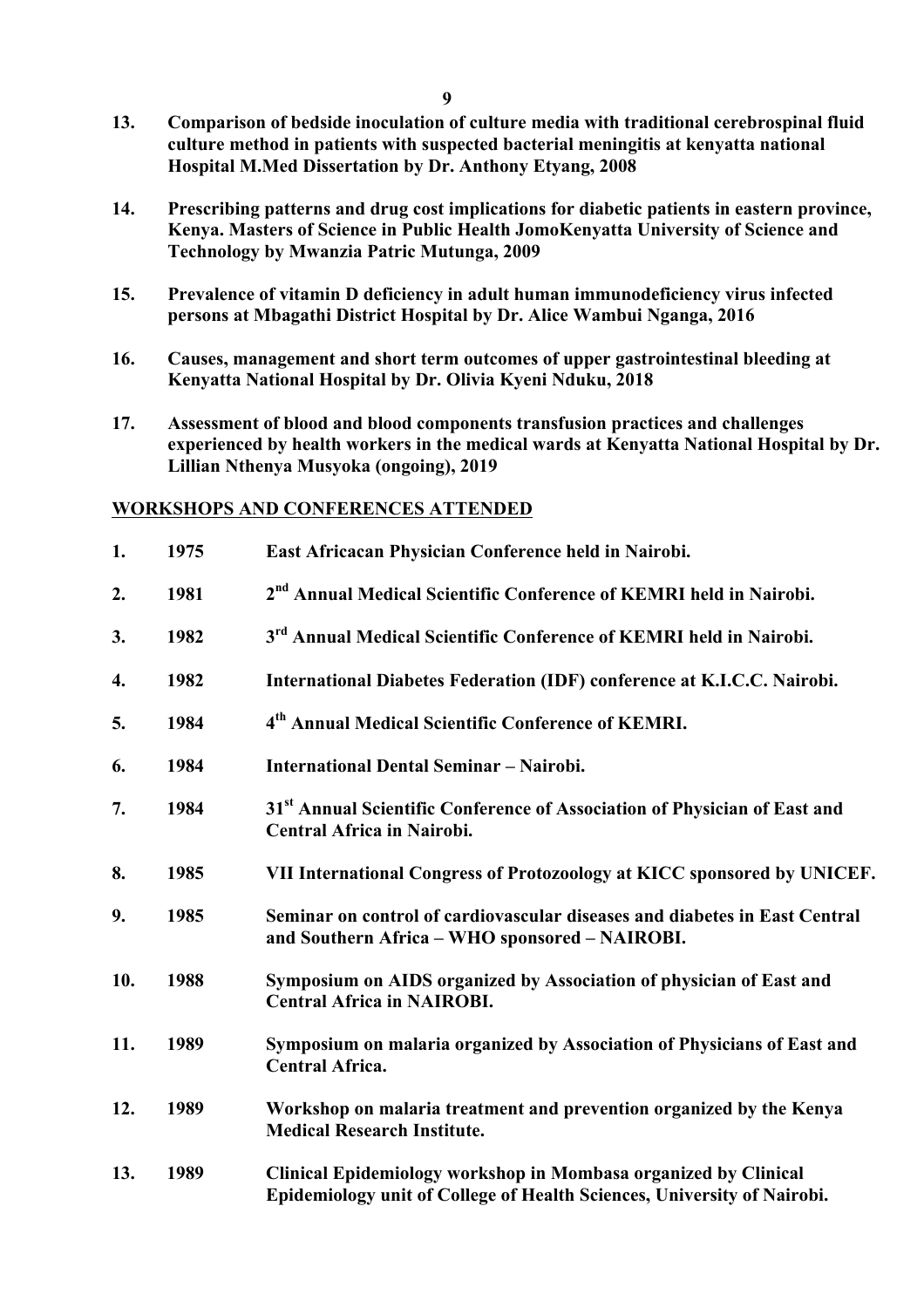| 14. | 1989 | Symposium of Rheumatology and launching of Rheumatology Association in<br>Nairobi.                                                                        |
|-----|------|-----------------------------------------------------------------------------------------------------------------------------------------------------------|
| 15. | 1989 | Symposium Major advances in antimicrobial therapy - MANILLA,<br>PHILLIPPINES.                                                                             |
| 16. | 1989 | Conference and Symposium on Aids. Awareness and prevention at KICC,<br>Nairobi.                                                                           |
| 17. | 1990 | 15 <sup>th</sup> Kenya Obstertical and Gynaecological Society Conference at KICC,<br>Nairobi.                                                             |
| 18. | 1990 | Recent trends in treatment of Type I Diabetes – (MASK 90 meeting) Venue:<br>KICC, Nairobi.                                                                |
| 19. | 1990 | $2nd$ Western Pacific Congress of Infectious Diseases and Chemotherapy –<br>PATTAYA, THAILAND.                                                            |
| 20. | 1990 | Symposium on Recent advances and management of diabetes mellitus -<br>VIENNA, AUSTRIA.                                                                    |
| 21. | 1991 | Workshop for updating of the malarial programme committee's<br>recommendations for malaria treatment, prevention, surveillance and<br>research - Nairobi. |
| 22. | 1991 | Symposium on established and emerging clinical uses of Quinolones, Nairobi.                                                                               |
| 23. | 1992 | <b>International Congress for Infectious Diseases, Nairobi.</b>                                                                                           |
| 24. | 1992 | 3 <sup>rd</sup> Western Pacific Congress for infectious diseases and Chemotherapy BALI,<br><b>INDONESIA.</b>                                              |
| 25. | 1992 | XIIIth International Congress for Tropical Medicine and Malaria. Jomtien,<br>Pattaya, THAILAND.                                                           |
| 26. | 1993 | Diabetic course Frontier's in clinical and experimental diabetology –<br><b>GENTOFT, DENMARK.</b>                                                         |
| 27. | 1993 | Symposium on the management of type II diabetes and its management -<br>Nairobi.                                                                          |
| 28. | 1993 | Annual Medical Conference of Kenya Medical Association in Eldoret.                                                                                        |
| 29. | 1993 | Symposium on management of hypertension with ACE inhibitor – Nairobi.                                                                                     |
| 30. | 1994 | Annual Scientific Conference of the Uganda Medical Association - June 30 <sup>th</sup><br>to July $3^{\text{rd}}$ 1994 – MBARA – UGANDA.                  |
| 31. | 1994 | Interfaculty Collaboration Annual Conference - $11th - 14th$ August 1994,<br>Garden Hotel, Machakos.                                                      |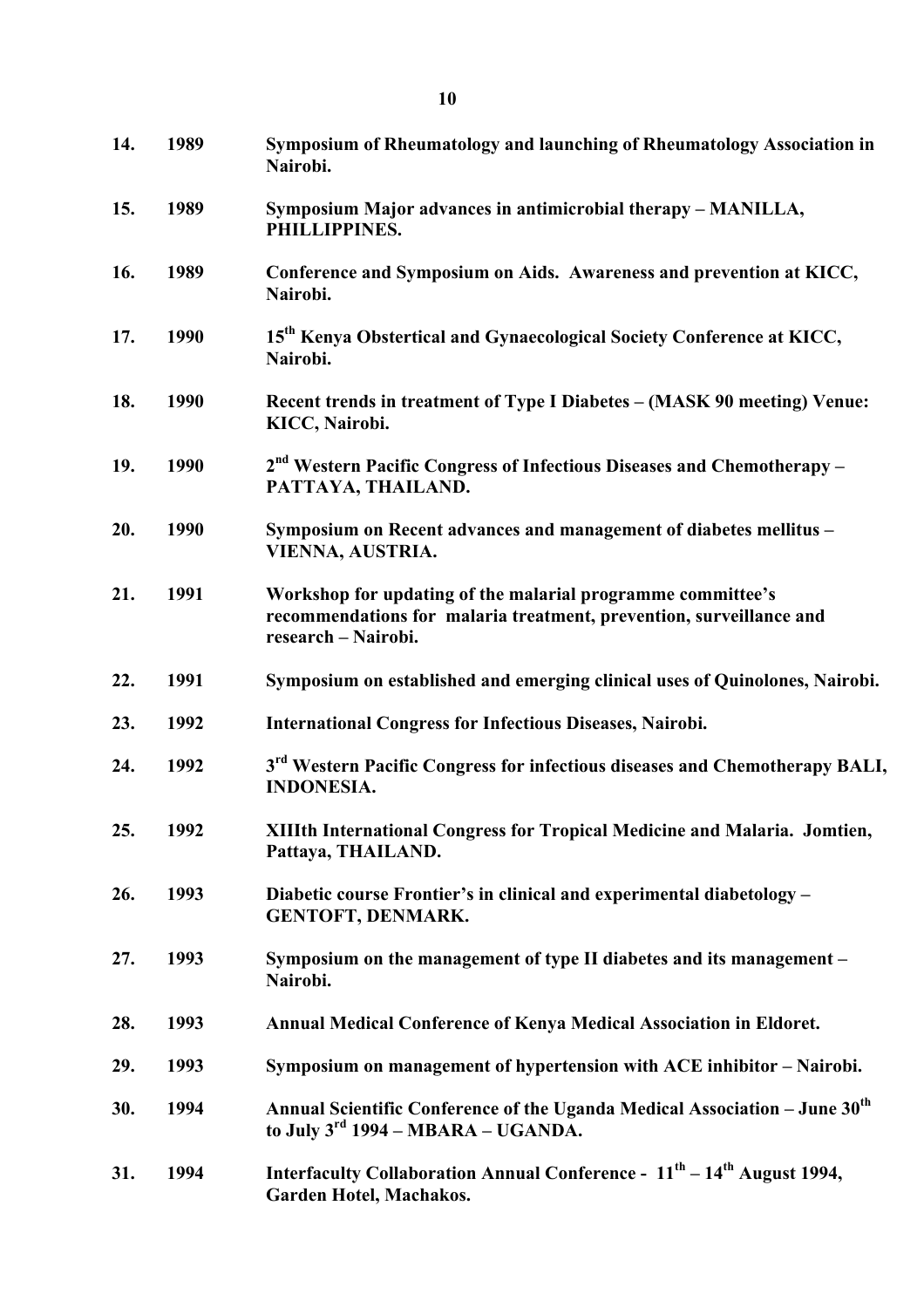| 32. | 1994 | KEMRI, Update on Malaria Programme - 6 <sup>th</sup> September, 1994. KEMRI<br><b>Headquarters, NAIROBI.</b>                                             |
|-----|------|----------------------------------------------------------------------------------------------------------------------------------------------------------|
| 33. | 1994 | Medi-Africa 1994 conference $-27th - 29th$ September, 1994. Grand Regency<br>Hotel, Nairobi.                                                             |
| 34. | 1994 | Second Asia Pacific Symposium on Typhoid fever and other salmonellosis.<br>November $7th - 9th$ 1994 – BANGKOK, THAILAND.                                |
| 35. | 1994 | $4th$ Western Pacific Congress on Chemotherapy and Infectious Diseases $-4th$ –<br>7 <sup>th</sup> December, 1994, MANILA, PHILLIPINES.                  |
| 36. | 1995 | The European Diabetes Congress 21 <sup>st</sup> – 29 <sup>th</sup> June 1995, PARIS, FRANCE.                                                             |
| 37  | 1996 | The European Association for the Study of Diabetes (EASD), $1^{st} - 5^{th}$<br>September, 1996 - VIENNA, AUSTRIA.                                       |
| 38. | 1996 | Visit to London School of Hygiene and Tropical Medicine, $6^{\text{th}} - 13^{\text{th}}$<br>September, 1996 - LONDON, U.K.                              |
| 39. | 1996 | $5th$ Western Pacific Congress on Chemotherapy and Infectious Disease – $1st$ –<br>4 <sup>th</sup> December, 1996 - SINGAPORE.                           |
| 40. | 1997 | $25th$ Jubilee Annual Scientific Conference of Medical Association, $24th - 26th$<br>April, 1997, Mayfair Court Hotel - NAIROBI.                         |
| 41. | 1997 | 16 <sup>th</sup> I.D.F. Congress on Diabetes. 20 <sup>th</sup> – 25 <sup>th</sup> September, 1997 – HELSINKI –<br><b>FINALAND.</b>                       |
| 42. | 1997 | APHTA Conference in international medicine, $5^{th} - 6^{th}$ September, 1997 –<br>DAR-ES-SALAAM - TANZANIA.                                             |
| 43. | 1998 | The European Conference on Travel Medicine, 22 <sup>nd</sup> – 28 <sup>th</sup> March, 1998 –<br>VENICE, ITALY.                                          |
| 44. | 1998 | $6th$ Congress Pan-African Diabetes Study Group, $24th - 27th$ May, 1998,<br>Shereton Hotel, DAR-ES-SALAAM - TANZANIA.                                   |
| 45. | 1999 | Current trends in H.I.V. Antiretroviral therapies, 14 <sup>th</sup> May 1999, The Serena<br>Hotel, NAIROBI.                                              |
| 46. | 1999 | Invited to official open of the Oncology Haematology Symposium, 23rd<br>October 1999, Grand Regency Hotel, Nairobi by Kenya Association of<br>Physician. |
| 47. | 2000 | Seminar on Type 2 Diabetes with special emphasis on Novo-Norm, 18.02.2000,<br>Hilton Hotel, Nairobi.                                                     |
| 48  | 2002 | Symposium on the topic-Anth-thrombotics in medicine practice. Nairobi<br>Serena Hotel 20 <sup>th</sup> February 2002.                                    |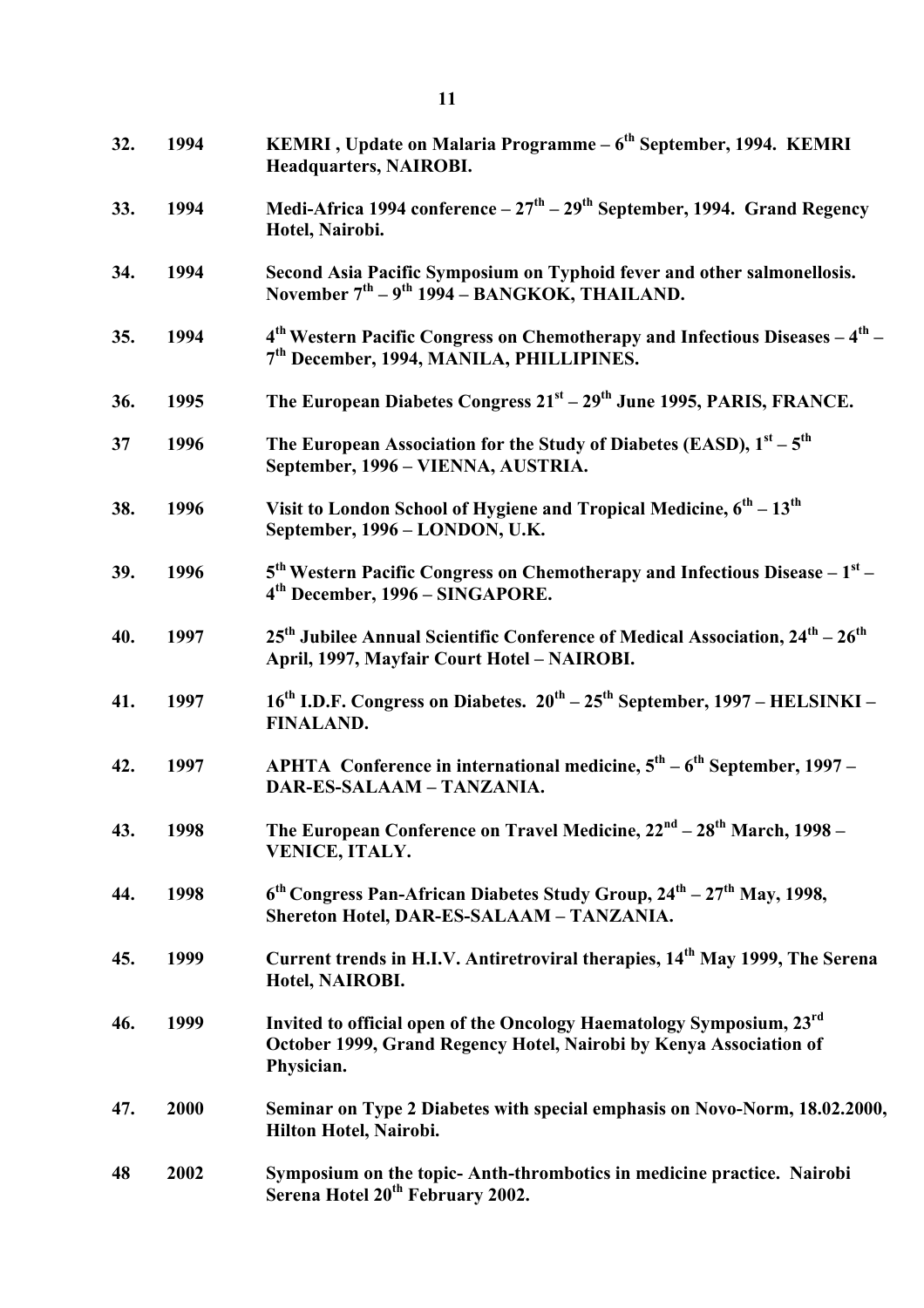| 49. | 2002 | Use of Cox II anti-inflammatory inhibitors in Medicine. Grand Regency hotel<br>Nairobi May 2002.                                            |
|-----|------|---------------------------------------------------------------------------------------------------------------------------------------------|
| 50. | 2002 | Managing Cardiac Arrrythmais in Day to Day clinical setting Grand Regency<br>hotel May 2002.                                                |
| 51. | 2002 | AT1-Receptor Blockage. Grand Regency Hotel Nairobi. October 2002.                                                                           |
| 52. | 2002 | The Dilatrend Launch. Grand Regency Hotel Nairobi. November 2002.                                                                           |
| 53. | 2003 | 1st National Conference on HIV and Hepatitis Co-infection, Mumbai, India,<br>January 2003.                                                  |
| 54. | 2004 | 1st National Conference on Management of HIV/AIDS in resource restricted<br>settings, Mumbai, India, February 2004. (International Faculty) |
| 55  | 2008 | Kenya Association of Physicians. 12 <sup>th</sup> Annual Scientific Conference. March<br>2008, Nairobi                                      |
| 56  | 2008 | Symposium on Flouroquinolones/Levofloxacin. April 2008, Nairobi                                                                             |
| 57  | 2012 | 5 <sup>th</sup> International congress on Health and Crisis Management in Disasters<br>January 2012, Tehran, Iran.                          |
| 58  | 2012 | 2 <sup>nd</sup> International Forum on Infectious Diseases. September 2012, Manila,<br><b>Philippines</b>                                   |
| 59. | 2017 | <b>Conference on Sepsis Management by Indian Society of Critical Care</b>                                                                   |

## **PAPERS PRESENTED**

| 1. | 1975 | Meningococcal meningitis at Kenyatta National Hospital.                                                     |
|----|------|-------------------------------------------------------------------------------------------------------------|
|    |      | Venue – East African Physician Conference held in Nairobi.                                                  |
| 2. | 1981 | Problems of Antimony resistance in Kenyan Kala-azar,                                                        |
|    |      | Venue – 2 <sup>nd</sup> Annual Medical Scientific Conference of KEMRI, held in Nairobi.                     |
| 3. | 1982 | (i) A method of quantitative leishmania bodies in splenic aspirate of patients<br>with visceral leishmania. |
|    |      | (ii) Evaluation of high dose short duration stiboglucanate in the treatment of<br>Kenyan kala-azar.         |

**Management (ISCCM), New Delhi, India.**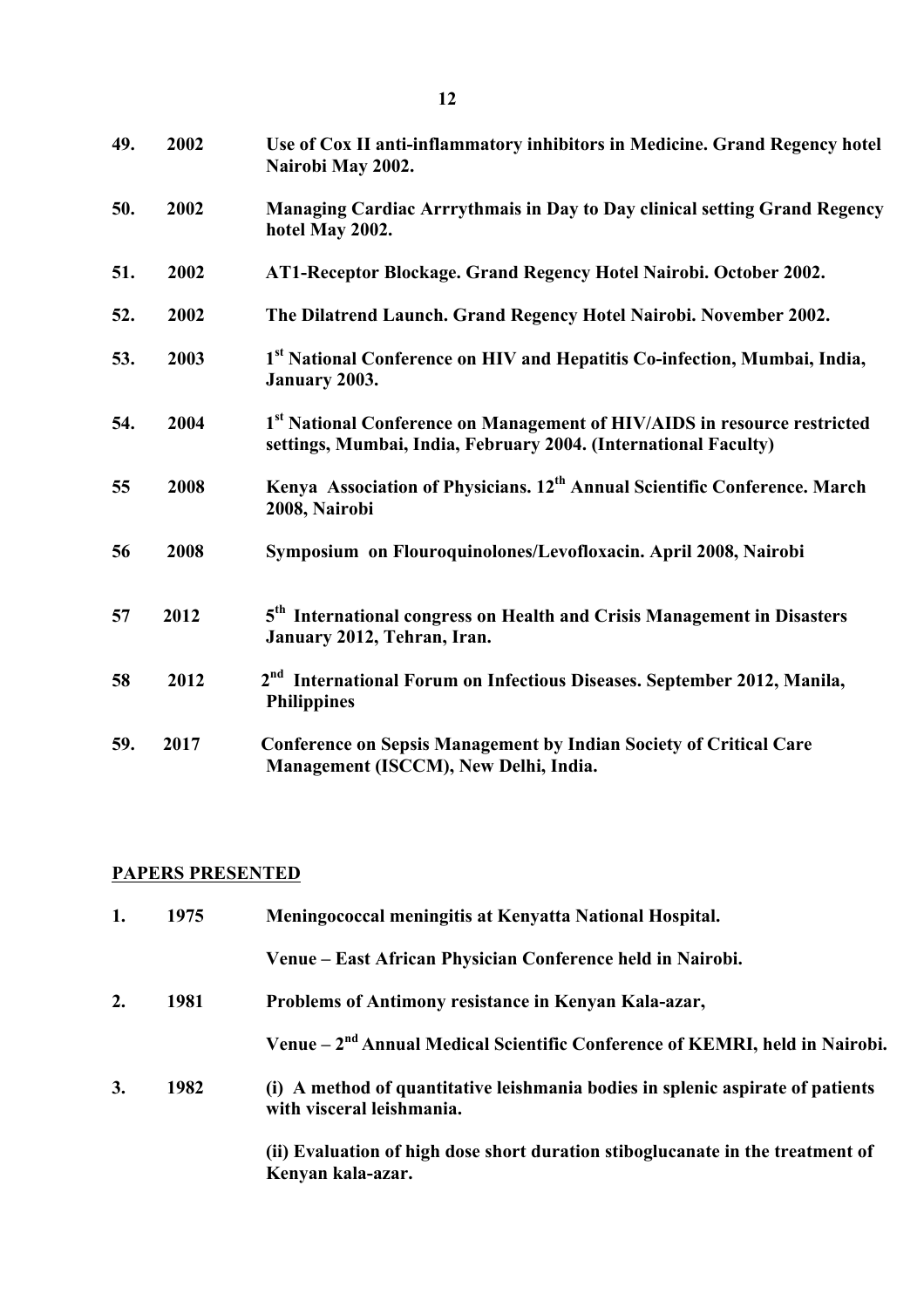|     |      | 13<br>Venue - 3 <sup>rd</sup> Annual Medical Scientific Conference of KEMRI, Nairobi.                                                                                                       |
|-----|------|---------------------------------------------------------------------------------------------------------------------------------------------------------------------------------------------|
| 4.  | 1982 | Diabetes and pregancy.                                                                                                                                                                      |
|     |      | Venue - International Diabetic Conference at KICC, Nairobi.                                                                                                                                 |
| 5.  | 1984 | Euglobin lysis times in Diabetic attending Kenyatta National Hospital.                                                                                                                      |
|     |      | Venue – 4 <sup>th</sup> Annual Scientific Conference, Nairobi.                                                                                                                              |
| 6.  | 1984 | <b>Medical emergencies in Dentistry.</b>                                                                                                                                                    |
| 7.  | 1984 | Venue - International Dental Seminar, Nairobi.<br>Idiopathic Lymphodema in Kenya.                                                                                                           |
|     |      | Venue - 31 <sup>st</sup> Annual Scienctific Conference of Association of Physicians of<br>East and Central Africa, Mombasa, Kenya.                                                          |
| 8.  | 1985 | The Community Health Care facilities in the management of Diabetes<br>mellitus in Kenya. Venue - Seminar on Control of Cardiovascular Diseases<br>and Diabetes sponsored by WHO in Nairobi. |
| 9.  | 1985 | Epidemiology and management of resistant malaria.                                                                                                                                           |
|     |      | Venue – Aga Khan Hospital – Nairobi.                                                                                                                                                        |
| 10. | 1988 | Drug treatment of patients with AIDS and AIDS related complex.                                                                                                                              |
|     |      | Venue – Symposium on AIDS organized by Association of Physician of East<br>and Central Africa in Nairobi.                                                                                   |
| 11. | 1986 | Diabetes and First Aid management.                                                                                                                                                          |
|     |      | Venue – VOK interview for the Family Magazine Programme.                                                                                                                                    |
| 12. | 1989 | Treatment and prophylaxis of malaria in Kenya:-                                                                                                                                             |
|     |      | Venue – Symposium on malaria organized by Association of Physicians of<br><b>East and Central Africa.</b>                                                                                   |
| 13. | 1989 | Appraisal on use of Ciprofloxicin in Infectious diseases.                                                                                                                                   |
|     |      | Venue – Aga Khan Hospital, Nairobi.                                                                                                                                                         |
| 14. | 1989 | Recent advances in management of diabetes mellitus.                                                                                                                                         |
|     |      | Venue - Aga Khan Hospital, Nairobi.                                                                                                                                                         |
| 15. | 1989 | Problems of diabetes.                                                                                                                                                                       |
|     |      | Venue – Navat Vanik Mahajan, Nairobi.                                                                                                                                                       |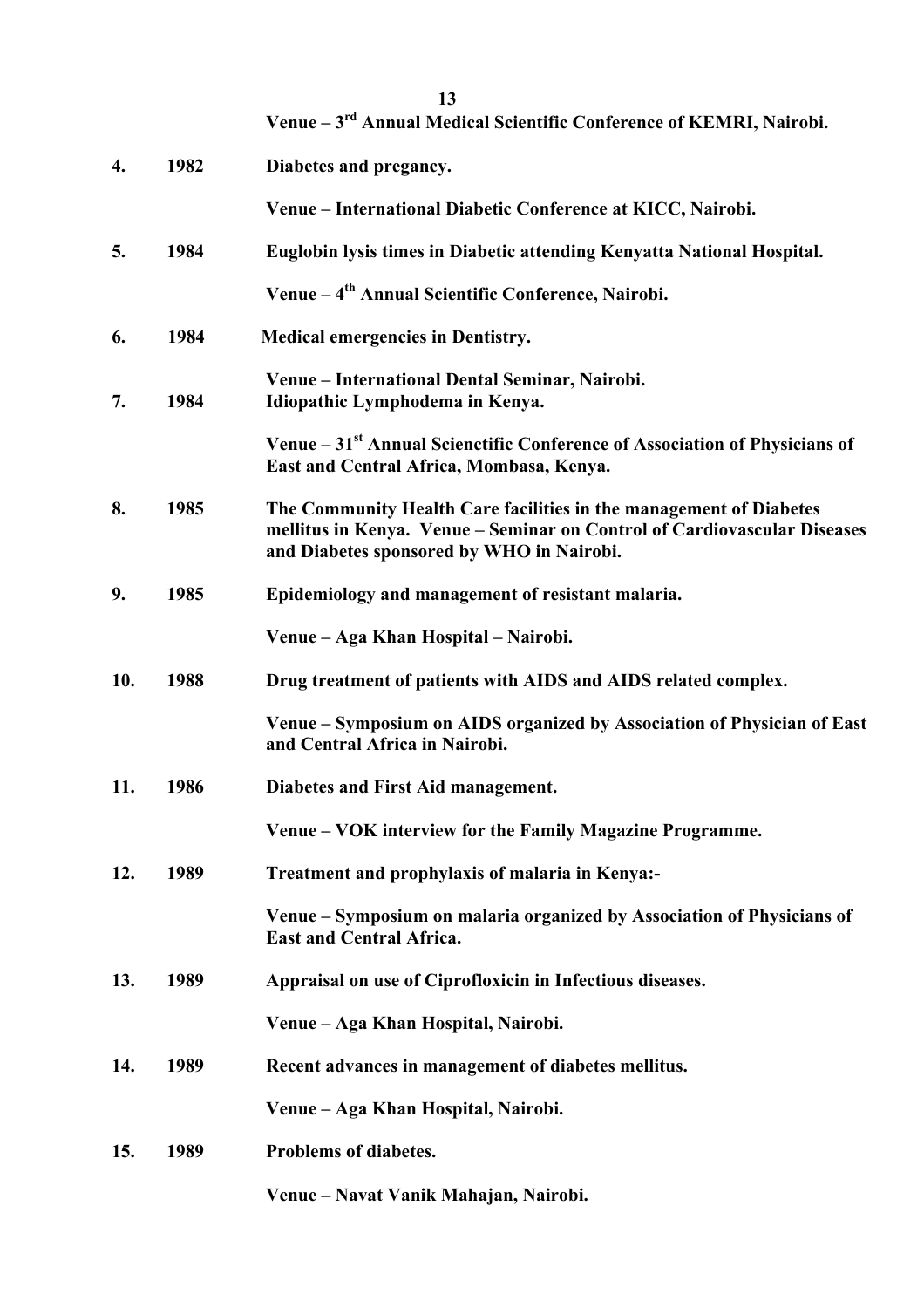| 16. | 1990 | Diabetes in Pregnancy.                                                                                                     |
|-----|------|----------------------------------------------------------------------------------------------------------------------------|
|     |      | 15 <sup>th</sup> Kenya Obsterical and Gynaecology society meeting held at KICC,<br>Nairobi.                                |
| 17. | 1990 | Diabetes and its current concepts.                                                                                         |
|     |      | Venue – Lions Club, Nairobi.                                                                                               |
| 18. | 1990 | Diabetes and complication.                                                                                                 |
|     |      | Venue – Radiodoctor Voice of Kenya.                                                                                        |
| 19. | 1990 | (i) Diagnostic criteria for Diabetes. What is relevant, appropriate in the<br>African scene.                               |
|     |      | (ii) Practical diet and nutrition for Diabetics in Kenya.                                                                  |
|     |      | Venue: An investigational meeting inaugurating the PAN-AFRICAN<br>DIABETES STUDY group. At Panafric Hotel, Nairobi, Kenya. |
| 20. | 1990 | Use of Gold therapy in Rheumantoid Arthritis.                                                                              |
|     |      | Venue Hotel Serena, Nairobi<br>Nairobi Hospital, Nairobi                                                                   |
| 21  | 1991 | <b>Diabetes in Clinical Practice</b>                                                                                       |
|     |      | Venue: Norfolk Hotel, Nairobi                                                                                              |
| 22  | 1991 | Rheumatology conditions and its treatment in Kenya.                                                                        |
|     |      | Venue: Hotel Serena. Training presentation for Pharmacists.                                                                |
| 23. | 1991 | Malaria resistance in Kenya                                                                                                |
|     |      | Venue: Nairobi, Mombasa, Eldoret, Kakamega and Kisumu<br><b>Continuing Educational Provincial seminars.</b>                |
| 24. | 1991 | Current advances in Antimicrobial treatment with special reference to<br>Quinolones.                                       |
|     |      | Venue: Nairobi, Mombasa, Thika, Meru, Eldoret and Kisumu.<br><b>Continuing Educational Provincial seminars.</b>            |
| 25. | 1992 | Use and abuse of Antibiotics with special reference to Rovamycin.                                                          |
|     |      | Venue: Nakuru, Eldoret, Kisumu<br><b>Continuing Educational Provincial seminars.</b>                                       |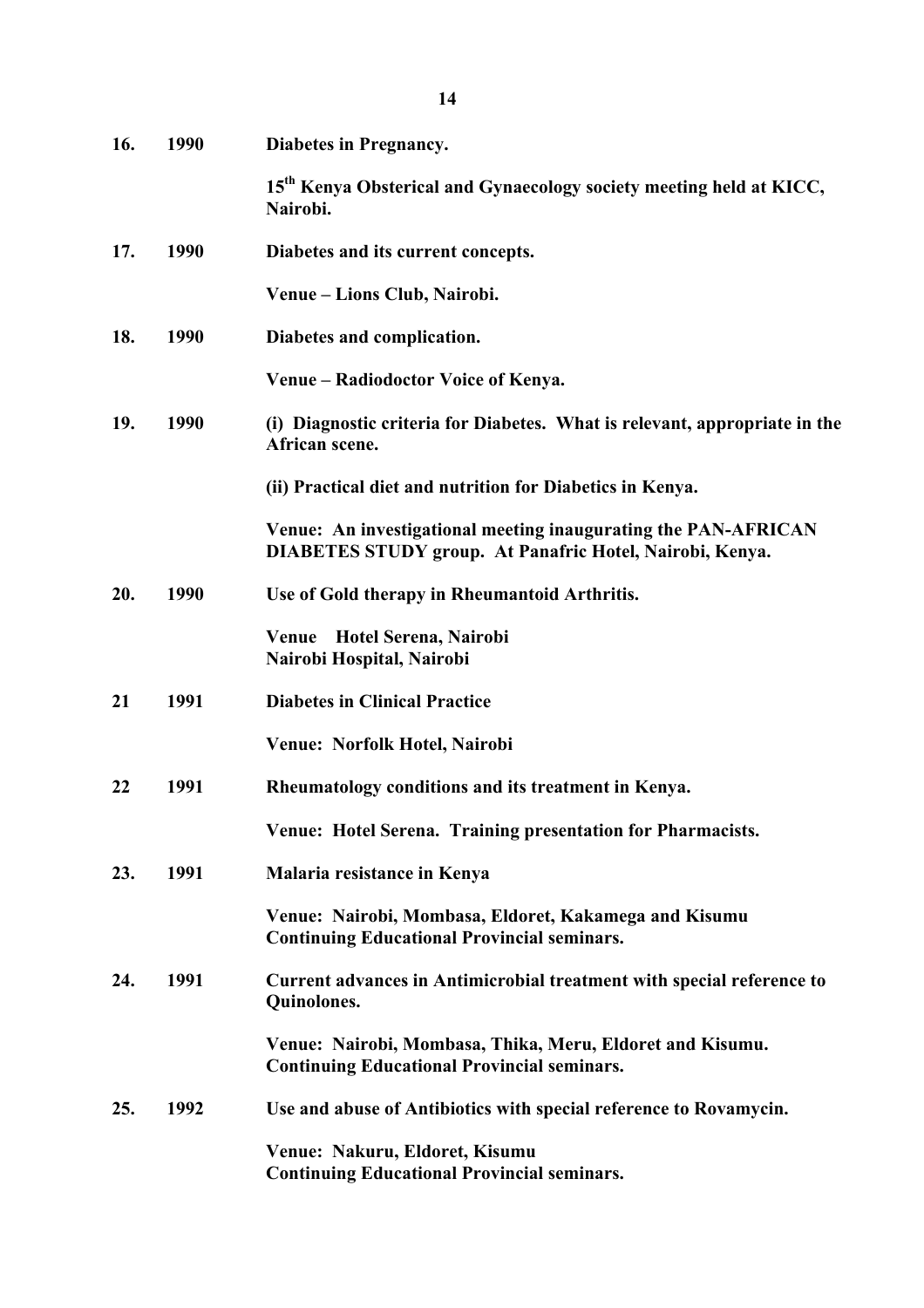**26. 1992 Malaria control strategy Venue: Professional view programme on the Kenya Broadcasting Corporation Television.**

**15**

**27. 1993 Jan Current management of severe malaria.**

**Indian Medical Association Meeting of Morbi Branch.**

**Venue: Morbi – India**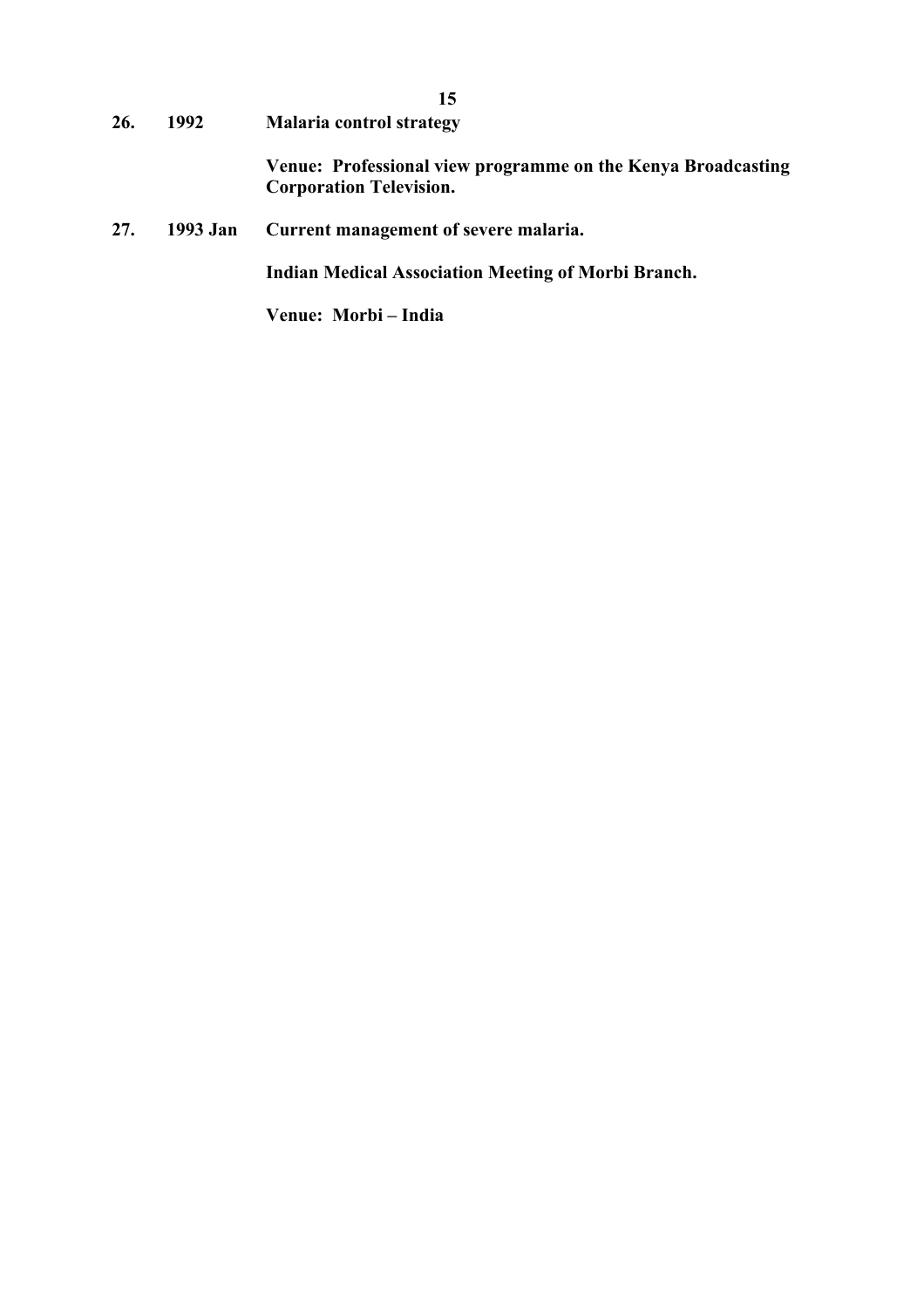| 28. | 1993 Feb        | Diabetic update seminars – management of Type I diabetis mellitus –<br><b>Continuing Medical Education</b>                                                                         |
|-----|-----------------|------------------------------------------------------------------------------------------------------------------------------------------------------------------------------------|
|     |                 | Venue: Nairobi, Mombasa, Kisumu                                                                                                                                                    |
| 29. | 1993 Mar        | Malarial overview and current chemotherapeutic approaches.                                                                                                                         |
|     |                 | Venue: Nairobi, Mombasa, Dar es Salaam                                                                                                                                             |
| 30. | 1993 Apr        | <b>Malarial update</b>                                                                                                                                                             |
|     |                 | <b>Venue: Forces Memorial Hospital, Nairobi</b>                                                                                                                                    |
| 31. | 1993 Apr        | <b>Malaria Management</b>                                                                                                                                                          |
|     |                 | Venue: MP Shah Hospital, Nairobi                                                                                                                                                   |
| 32. | 1993 Apr        | Counting the cost of malaria                                                                                                                                                       |
|     |                 | Pharmaceutical Society of Kenya meeting.                                                                                                                                           |
|     |                 | Venue: Nairobi                                                                                                                                                                     |
| 33. | 1993 Apr        | Use of Quinolones in infectious diseases with emphasis on respiratory<br>diseases.<br><b>Kenya Medical Association Meeting</b>                                                     |
|     |                 | Venue: Eldoret                                                                                                                                                                     |
| 34. | 1993 Apr        | Use of ACE inhibitors in Diabetes Mellitus.<br>Symposium on the management of hypertention with ACE inhibitors                                                                     |
|     |                 | Venue: Nairobi                                                                                                                                                                     |
| 35. | <b>1994 Feb</b> | A 4 series Radio Programme on Diabetes and its management.                                                                                                                         |
| 36. | 1994 Mar        | Conducted a series of seminars on treatment and management of severe and<br>complicated malaria for Medical Practitioners in Nakuru, Eldoret, Kisii,<br><b>Kisumu and Kakamega</b> |
| 37. | 1994 Apr        | <b>Management of Arthritis - Kenya Medical Association meeting</b><br>Venue: Eldoret                                                                                               |
| 38. | 1994 Apr        | Lecturer tour of East Africa (Tanzania, Malawi and Uganda – Duration 2<br>weeks).                                                                                                  |
|     |                 | Topic: Management of severe and complicated malaria.                                                                                                                               |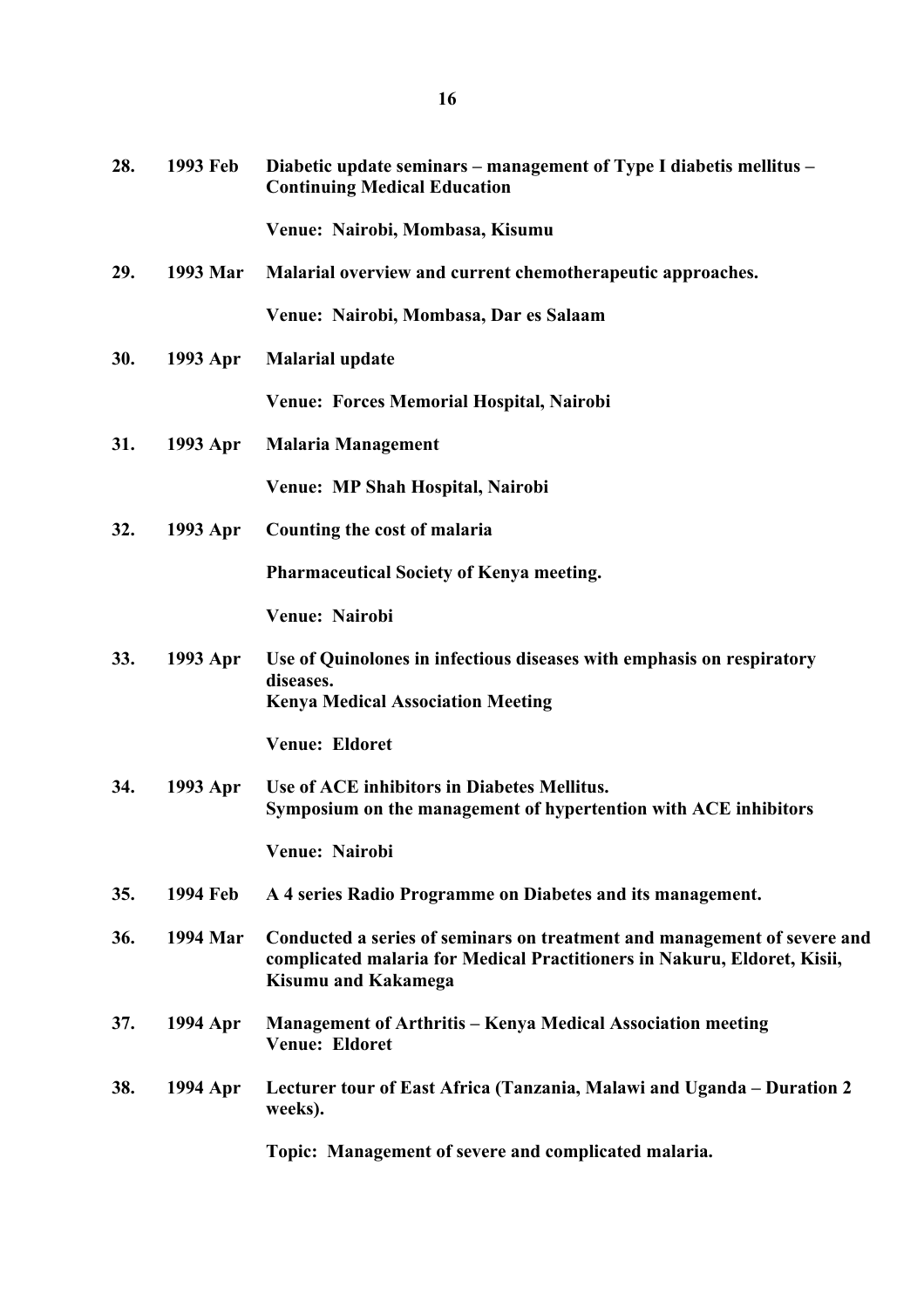| 39. | 1994 Jul        | Malaria update at Annual Scientific Conference of the Uganda Medical<br><b>Association meeting</b>                                                           |
|-----|-----------------|--------------------------------------------------------------------------------------------------------------------------------------------------------------|
|     |                 | Venue: Lake View Hotel - Mbara, Uganda                                                                                                                       |
| 40. | 1994 Jul        | <b>Management of severe and complicated malaria to Doctors and Pharmacists</b><br>in Kampala                                                                 |
| 41. | 1994 Sep        | Common clinical problems in patients with Type I Diabetes mellitus at<br>Kenyatta – National Hospital DURING MEDIC AFRICA 1994 Exhibation<br>and Conference. |
|     |                 | <b>Venue: Grand Regeency Hotel, Nairobi</b>                                                                                                                  |
| 42. | 1995 Mar        | Overview of Typhoid Fever - Aga Khan Hospital, Nairobi.                                                                                                      |
| 43. | 1995 Mar        | A television interview on what is AIDS for KBC viewers.                                                                                                      |
| 44. | 1995 Apr        | <b>Guest speaker during Malaria Symposium</b>                                                                                                                |
|     |                 | <b>Topic: Current Management of Malaria</b>                                                                                                                  |
|     |                 | Venue: Arusha, Tanzania                                                                                                                                      |
| 45. | 1996 Aug        | Use of Glucobay in the management of Type II Diabetes mellitus.                                                                                              |
|     |                 | Venue: Eldoret, Kisumu                                                                                                                                       |
| 46. | <b>1996 Nov</b> | <b>LECTURE</b> on use and misuse of Antibiotics                                                                                                              |
|     |                 | Venue: Sheraton Hotel, Dar es Salaam                                                                                                                         |
| 47. | 1997 Apr        | Use of $\alpha$ -Glucosidase inhibitor in the management of Non-insulin Dependant<br><b>Diabetes mellitus</b>                                                |
|     |                 | Venue: Mayfair Court Hotel, Nairobi                                                                                                                          |
| 48. | 1997 Sep        | Current problems of providing adequate care and support for HIV/AIDS<br>patients at Kenyatta National Hospital                                               |
|     |                 | Venue: Liverpool School of Tropical Medicine, U.K.                                                                                                           |
| 49. | 1998 Mar        | A Scientific presentation on management of malaria to staff of Medical<br><b>Department of Lufthansa German Airlines</b>                                     |
|     |                 | Venue: Frankfurt, Germany                                                                                                                                    |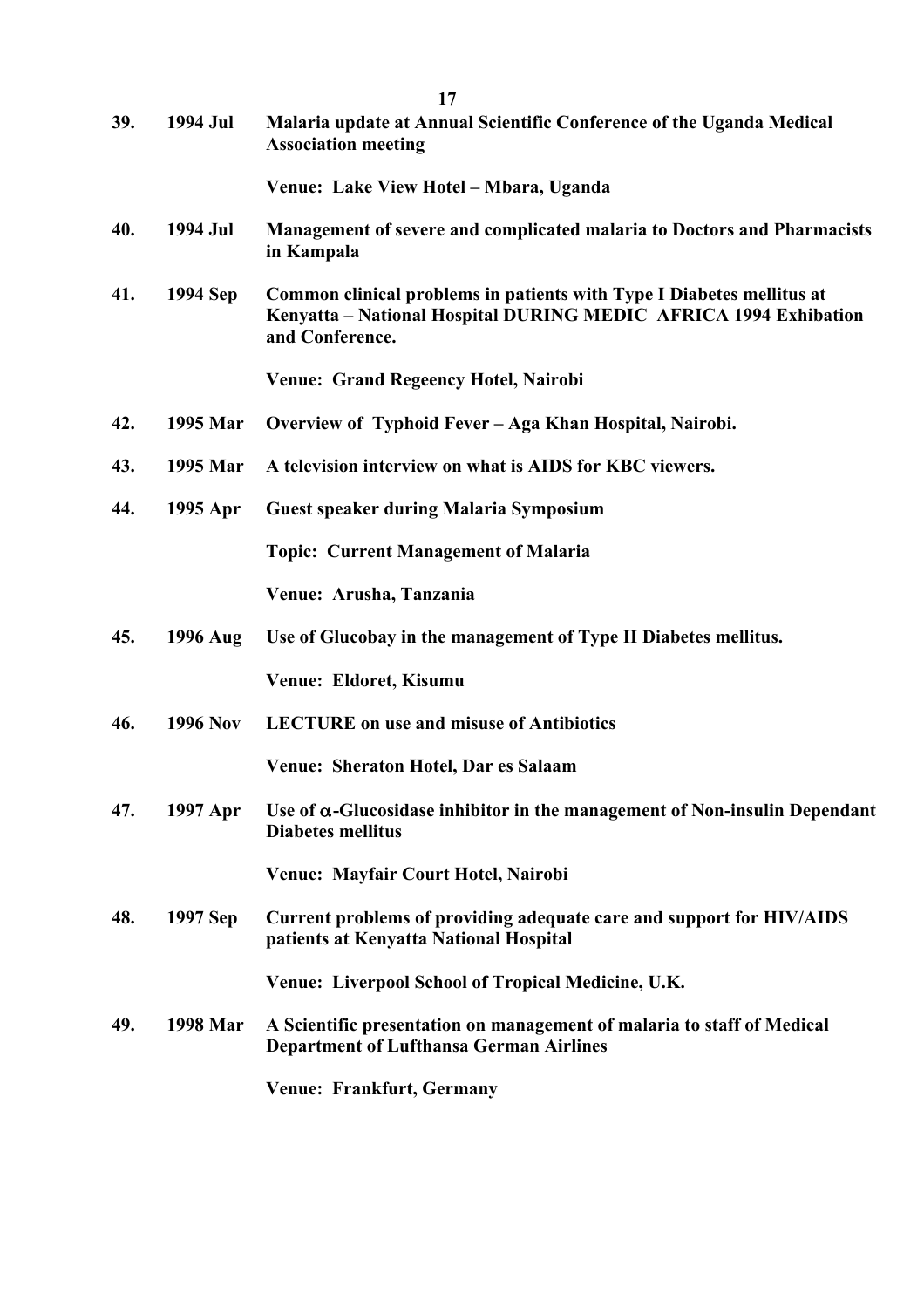- **50. 1998 Apr A series of lectures during training course for the medical doctors and environmental officers on the treatment of poisoning.**
	- **Topics: (1) Diagnosis of poisoning**
		- **(2) Treatment of poisoning**
		- **(1) Pesticides – a timely armourmentarum against Tropical diseases.**

**Venue: Mombasa**

- **51. 1999 Jun A series of lectures at Kenyatta National Hospital, Mbagathi District and FORCES Memorial Hospital on current problems of drug resistance and management of malaria.**
- **52. 2001 Aug A lecture to medical doctors/pharmacists.**

**Topic: Chemotherapy, efficacy and challenges in the treatment and management of malaria with special mention on the use of Artemisinin compounds in malaria management.**

**Venue: Simmers Plaza, Nairobi**

**53. 2002 Feb. Lecture to Medical doctors in Mombasa on the use of Artemesinin compounds in the treatment of Malaria.**

**Venue: Nyali beach hotel Mombasa.**

**54. 2002 Mar. Tropical Medicine lectures given to students from over 10 countries attending Gorgas Memorial Institute of Tropical and Preventive Medicine course.**

 **Venue: Lima Peru.** 

**55. 2002 May Lecture to Medical doctors in Nairobi. Topic Use of Cox II anti-inflammatory group of drugs in Medicine.**

**Venue: Grand Regency Hotel Nairobi**

**56. 2002Oct. Lectures to Medical doctors in Kisumu and Kisii on the use of Artemesinin compounds in the treatment of Malaria.**

> **Venue: Imperial Hotel Kisumu Kisii**

**57. 2002Nov. Lecture to Medical doctors in Mombasa. Topic: Use of COX II antiinflammatory group of drugs in Medicine.**

 **Venue: Pandya Hospital Mombasa**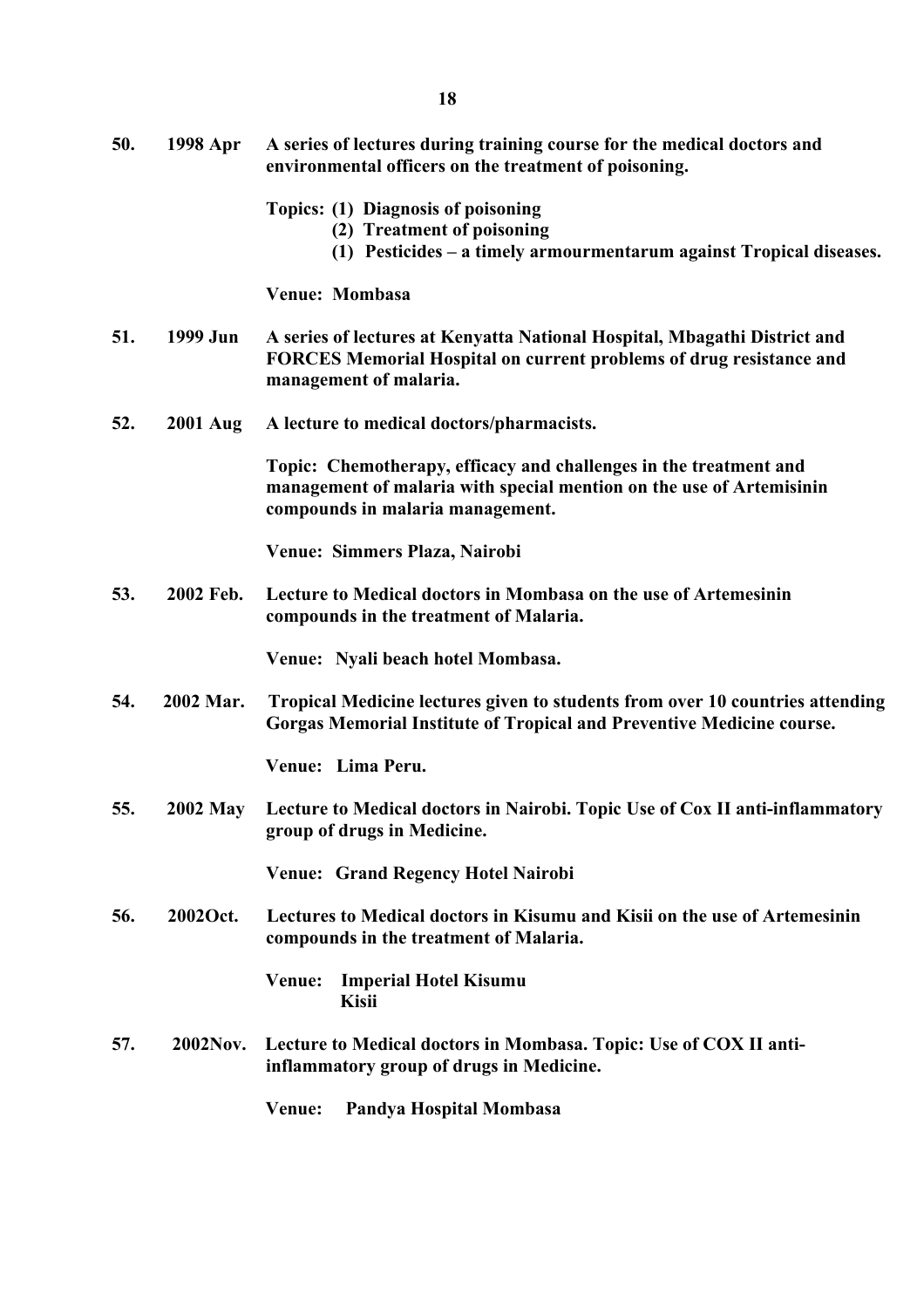| 58. |           | 2003 Mar. Tropical Medicine lectures given to students from over 10 countries attending<br>Gorgas Memorial Institute of Tropical and Preventive Medicine course.                                   |
|-----|-----------|----------------------------------------------------------------------------------------------------------------------------------------------------------------------------------------------------|
|     |           | Venue - Lima, Peru.                                                                                                                                                                                |
| 59. |           | 2003-2004 Lectures to Medical doctors in Nairobi, Mombasa, Kisumu, Eldoret, Kisii and<br>Kampala, Uganda on the Challenges of Management of Malaria.                                               |
| 60. | 2003      | The management of common opportunistic infections in Sub Saharan Africa<br>during the 1 <sup>st</sup> National Conference on Management of HIV/AIDS in resource<br>restricted settings.            |
|     |           | Venue: Taj President, Mumbai, India.                                                                                                                                                               |
| 61. | 2004 Mar. | Tropical Medicine lectures given to students from over 10 countries attending<br>Gorgas Memorial Institute of Tropical and Preventive Medicine course.                                             |
|     |           | Venue – Lima, Peru.                                                                                                                                                                                |
| 62. | 2004      | Lectures to Medical doctors in Nairobi, Mombasa, Kisumu, Eldoret, Kericho<br>and Machakos on the Management of upper and lower respiratory tract<br>infections with emphasis on use of quinolones. |
| 63. | 2004      | Lecture on Treatment and Management of Opportunistic Infections in HIV<br>patients.                                                                                                                |
|     |           | Venue – Forces Memorial Hospital, Nairobi.                                                                                                                                                         |
| 64. | 2004      | Lecture on Treatment and Management of Cryptococcal Meningitis.                                                                                                                                    |
|     |           | Venue - Nakuru.                                                                                                                                                                                    |
| 65. | 2005      | Lectures on combination drug treatment of Malaria                                                                                                                                                  |
|     |           | Venue-Nairobi, Kisumu, Nakuru, Mombasa, Embu.                                                                                                                                                      |
| 66. | 2006      | New Frontiers in the Management of Bacterial Infections.<br>Venue – Kampala, Uganda.                                                                                                               |
| 67. | 2007      | New Frontiers in the Treatment of Severe Malaria.<br>Venue – Nairobi, Eldoret, Kakamega, Kisii, Kisumu, Embu, Kericho,<br>Bungoma, Garissa, Mombasa.                                               |
| 68. | 2007      | <b>Micronized Diosmin and its use.</b><br>Venue – Serena Hotel, Nairobi.                                                                                                                           |
| 69. | 2007      | <b>Malaria in Pregnancy.</b><br>Venue - Mombasa.                                                                                                                                                   |
| 70. | 2007      | New Frontiers in the Management of Bacterial Infections.                                                                                                                                           |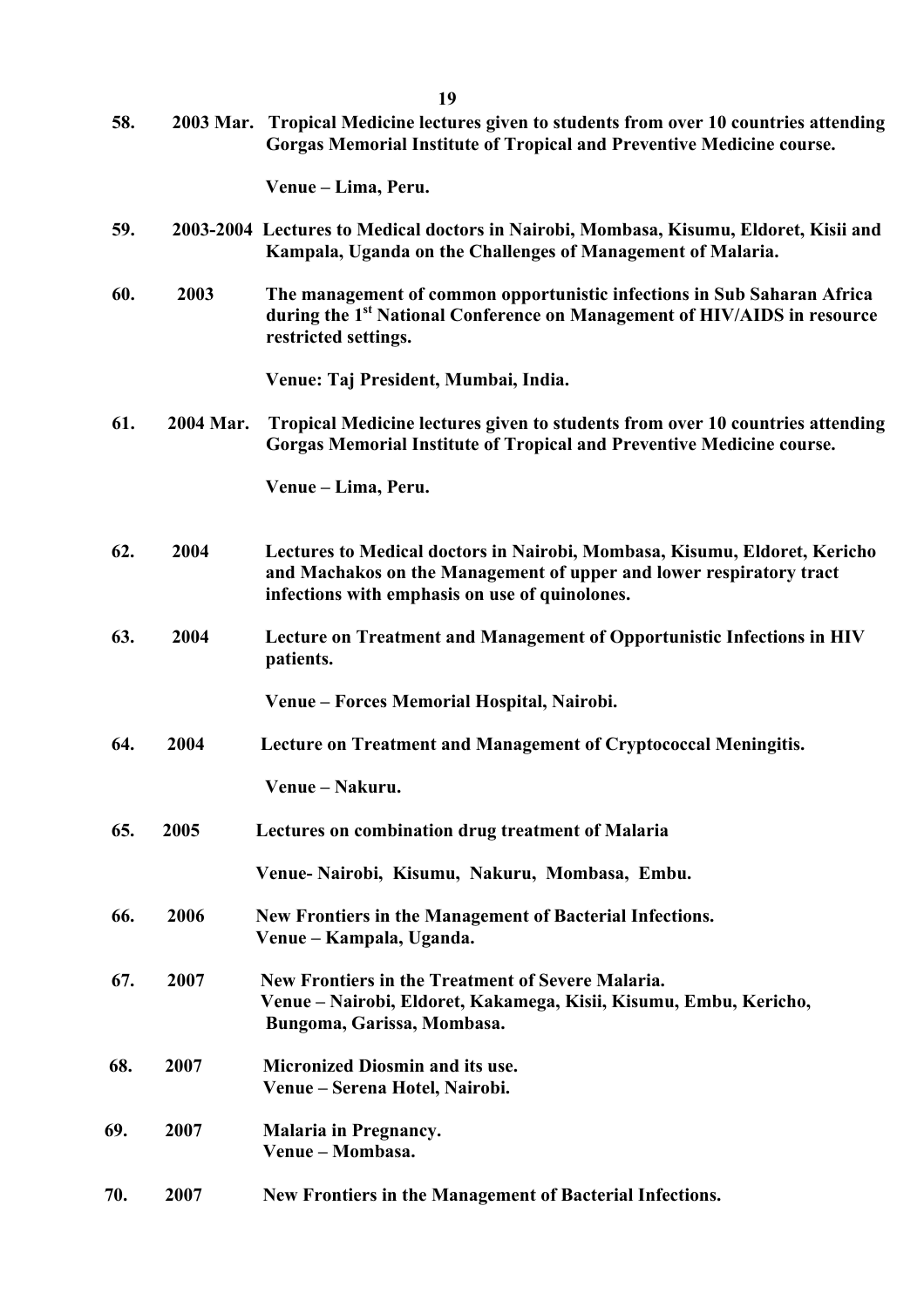**Venue – Eldoret and Kisumu.**

**-**

| 71. | 2008 | New Frontiers in the Management of Severe and Complicated Malaria.<br>Scientific paper presented at 12 <sup>th</sup> Annual Scientific Conference of Kenya<br><b>Association of Physicians.</b><br>Venue - Grand Regency Hotel, Nairobi. |
|-----|------|------------------------------------------------------------------------------------------------------------------------------------------------------------------------------------------------------------------------------------------|
| 72. | 2008 | Flouroquinolones/Levofloxacin.<br>Venue – Grand Regency Hotel, Nairobi.                                                                                                                                                                  |
| 73. | 2012 | Disaster Management. Kenyan Perspective.<br>Venue - Tehran University of Medical Sciences. Tehran, Iran.                                                                                                                                 |
| 74. | 2012 | Activity of 4 <sup>th</sup> Generation Synthetic Fluoroquinolone antimicrobial agent against<br>intracellular community acquired Methicillin resistant staphylococcus aureus.<br>Venue – Manila, Philippines                             |
| 75. | 2013 | Medical feature on Kenyan QTV. Topic – Malaria update in Kenya and use of<br>DDT in Kenya.                                                                                                                                               |
| 76. | 2014 | Clinical update on use of $3rd$ generation fluroquinolone.<br>Venue – Kisumu Hotel, Kisumu.                                                                                                                                              |
| 77. | 2014 | Clinical update on use of $3rd$ generation fluroquinolone.<br>Venue - Sunshine Hotel, Kericho.                                                                                                                                           |
| 78. | 2015 | Versatile 3 <sup>rd</sup> generation fluroquinolone.<br>Venue - Dados Hotel, Kisii.                                                                                                                                                      |
| 79. | 2015 | Clinical use of $3rd$ generation fluroquinolone.<br>Venue – Uniliver Hospital Kericho.                                                                                                                                                   |
| 80. | 2015 | Clinical use of $3rd$ generation fluroquinolone.<br>Venue - Thika.                                                                                                                                                                       |
| 81. | 2016 | New frontiers in management of bacterial infection.<br>Venue – Noomad Hotel, Eastleigh, Nairobi.                                                                                                                                         |
| 82. | 2016 | New frontiers in management of bacterial infection.<br>Venue - Mbagathi District Hospital.                                                                                                                                               |
| 83. | 2017 | <b>Clinical use of Levofloxacin.</b><br>Venue – Nairobi Womens Hospital, Rongai.                                                                                                                                                         |
| 84. | 2017 | Clinical use of Levofloxacin.<br>Venue – CBK clinic, Nairobi.                                                                                                                                                                            |
| 85. | 2018 | Levofloxacin use in infectious diseases.<br>Venue – Nairobi Womens Hospital, Hurlingham.                                                                                                                                                 |

**20**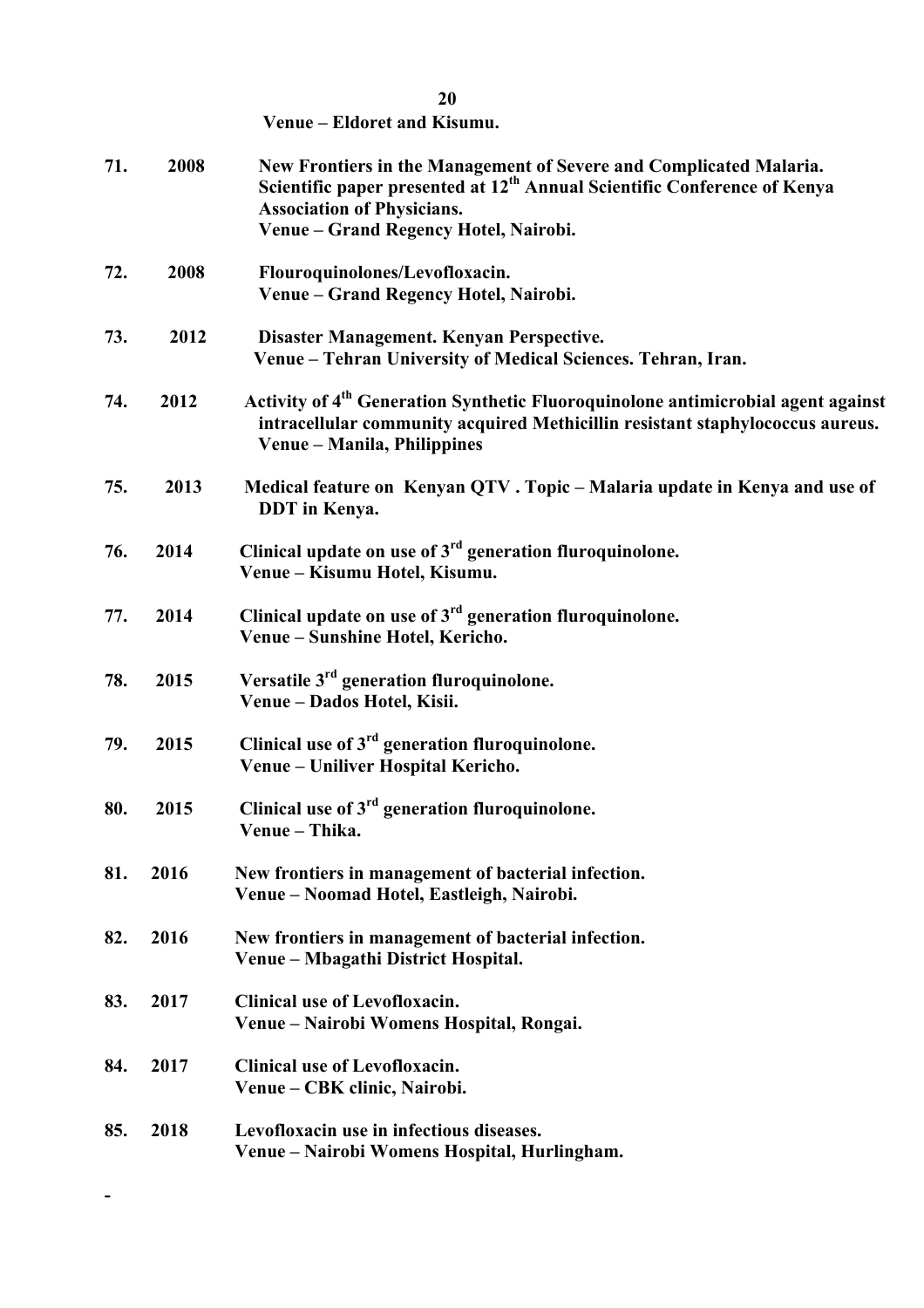#### **PUBLICATIONS**

- **1. Bhatt, S. M.: A study of proven cases of meningococcal meningitis at Kenyatta National Hospital during the year 1975 – 1978. A thesis for Masters of Medicine.**
- **2. Schattenkerk, J. K. Bhatt, S. M., Rees, P. H.: Antituberculous drugs and kala-azar. Lancet 1981; vol. 2:304.**
- **3. De Cock, K., Bhatt, K. M., Bhatt, S. M., Rees, P. H.: Management of Liver abscess Lancet 1982; vol. 2: 747.**
- **4. Bhatt S.M.: The final programme of 11th Congress of International Diabetes Federation, Nairobi, Kenya, 1982; pages 1 – 87.**
- **5. Chulay, J.D., Bhatt S.M., Mungai R., Brycesson, A.D.M.: A comparison of three dosage regiments of sodium stibogluconate in the treatment of visceral leishmaniasis in Kenya. Journal of Infectious Diseases 1983; 148(1): 148-155.**
- **6. Kager P. Rees, P.H., Manguyu, Bhatt K.M., Bhatt, S.M.: Splenic aspiration: experiences in Kenya. Trop. Geogr. Med .1983; Vol. 35, 125 – 131.**
- **7. Ongeri S.K., Otieno L.S. Kinuthia D.M.W., Bhatt S.M.: Pattern of renal disease at Kenyatta National Hospital. The Nairobi Journal of Medicine 1984; 2: 18 – 25.**
- **8. Bhatt K.M., Bhatt S.M., Kanja C. & Kyobe J. Urinary leucocytes in bladder schistosomiasis. E. Afr. Med. J . 1984; Vol. 61 No. 6: 446 – 453.**
- **9. Bhatt K.M., Bhatt S.M., Okelo, G.B.A. & Watkings, W.H.: Chloroquin resistant falciparum malaria in local Kenya: A case report. E. Afr. Med. J .1984; Vol. 61 No. 61 No. 10: 745 – 747.**
- **10. Brycesson A.D.M., Chulay J.D., Bhatt S.M., Mugambi M., Were J.B.: Visceral leishmaniasis unresponsive to antimonial drugs. I. Clinical and immunological studies. Transactions of the Royal Society of Tropical Medicine and Hygiene 1985; 79: 700 – 704.**
- **11. Brycesson A.D.M., Chulay J.D., Bhatt S.M., Mugambi M., Were J.B., Anabwani G.: Visceral Leishmaniasis unresponsive to antimonial drugs II. Response to high dose sodium stibogluconate or prolonged treatment with pentamidine. Transactions of the Royal Society of Tropical Medicine and Hygiene 1985; 79: 705 – 714.**
- **12. Bhatt S.M. and Bhatt K.M.: Treatment of plasmodium falciparum malaria Medicus 1985; vol. 4 No. 8: 23 – 25.**
- **13. Klauss V. and Bhatt S.M.: Lipaemia retinales: A case report E. Afr. Med. J. 1985 Vol 62. 8: 608 – 611.**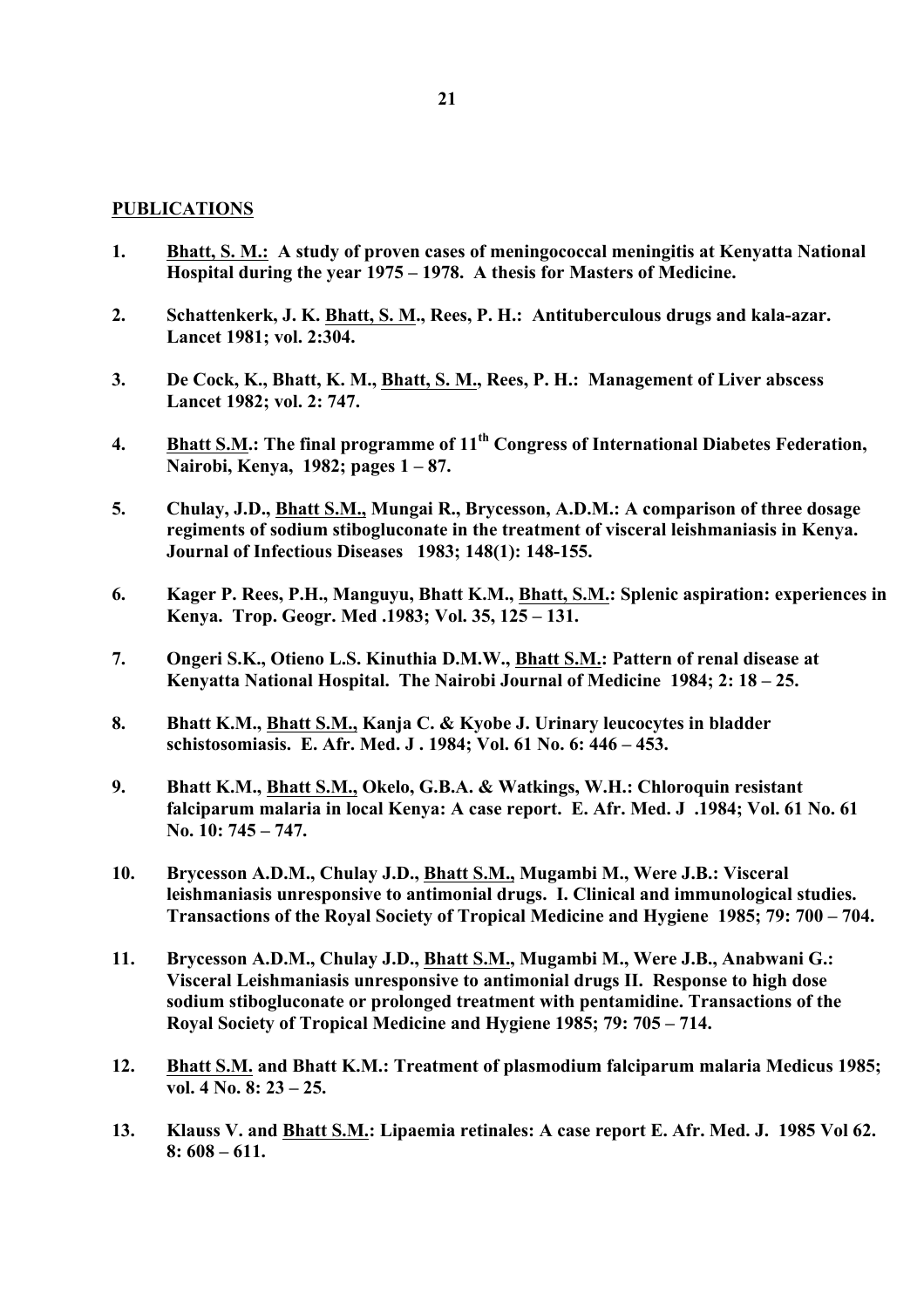- **14. Adam A.M., Bhatt S.M. Behects syndrome presenting with multiple cerebral and Brainstem infarcts. E. Afr. Med. J. 1987; Vol. 64 No. 8: 558 – 560.**
- **15. Bhatt K.M., Bhatt S.M., Diagnosis and treatment of pheumonia in patients with chronic respiratory diseases. The Nairobi Journal of Medicine 1988; vol. 13, No. 2: 74 – 78.**
- **16. Bhatt S.M.: Drug treatment of patients with AIDS and AIDS related complex Medicus 1988 vol. 7: 28 – 29.**
- **17. Gilks C.F., Bridle R. Otieno L.S. Simani P., Newham R.S., Bhatt S.M., Lule G.N., Okelo G.B., Watkins W.M. Waiyaki P.G., Were J.B.O., Warrel D.A. Life-threatening Bacteraemia in HIV – 1 seropositive adults admitted to hospital in Nairobi, Kenya Lancet 1990; vol. 336: 545 – 549.**
- **18. Gilks C.F., Briddle R.J., Otieno L.S., Bhatt S.M., Newham R.S., Simani P.M., Lule G.N., Okelo G.B.A., Watkins W.M., Waiyaki P.G., Were J.O.B., Warrel D.A.: Extra-pulmonary and disseminated tuberculous in HIV-1 Seropositive patients presenting to the acute medical services in Nairobi AIDS 1990; vol 4: 981 – 985.**
- **19. Bhatt S.M.: Ministry of Health Kenya National AIDS Control Programme review 2.3.1992 to 27.3.1992 supported by WHO Global Programme on AIDS (WHO/GPA). Wrote chapters on Laboratory, Clinical Services, Sexually transmitted diseases related to AIDS Control Programme in Kenya – summary, description, and major achievements, 1992.**
- **20. Oduor DO, Bwayo JJ, Bhatt SM, Kwasa TO, Maitha GM, Ombette JO. Multiple sexually acquired diseases occurring concurrently in an HIV positive man: case report, diagnosis and management. E.A.M.J. 01 June 1992, 69(6):345-346.**
- **21. Gilks C.T., Otieno L.S. Bridle R.J., Newnham R.S., Lule G.N., Were J.B.O., Simani P., Bhatt S.M., Okelio G.B.A., Waiyaki P.G., and Warrel D.A.: The presenting and outcome of HIV – related diseases in Nairobi. Quarterly Journal of Medicine 1992; new Series 82, No. 297: 25 – 32.**
- **22. Bhatt S.M., Malaria treatment in Kenya, Pharmacotherapy and drug information bulletin 1992; vol. 2 No. 2: 6 – 7.**
- **23. Bhatt S.M. Editorial: The changing pattern of meningococcal meningitis in East Africa. E. Afr. Med. J .1993; Vol. 70 No. 4, 193 – 194.**
- **24. Bhatt S.M. Infective diarrhoea. Med. Update 1993; vol. 2 No. 2, 3–4.**
- **25. Bhatt S.M., Review of Community Acquired Pneumonias and its management. Pharmacotherapy and Drug Information Bulletin 1993; Vol. 3. No. 2: 8 – 9.**
- **26. Bhatt S.M., Treatment and Prevention of Plasmodium malaria. Africa J. Med. Prac1994; Vol 1, No. 1, 7 – 9.**
- **27. Bhatt K.M., Bhatt S.M..: Recurrent polyneuropathy in pregnancy: A case report. East Afr. Med. J. 1994; Vol. 71, 614 – 615.**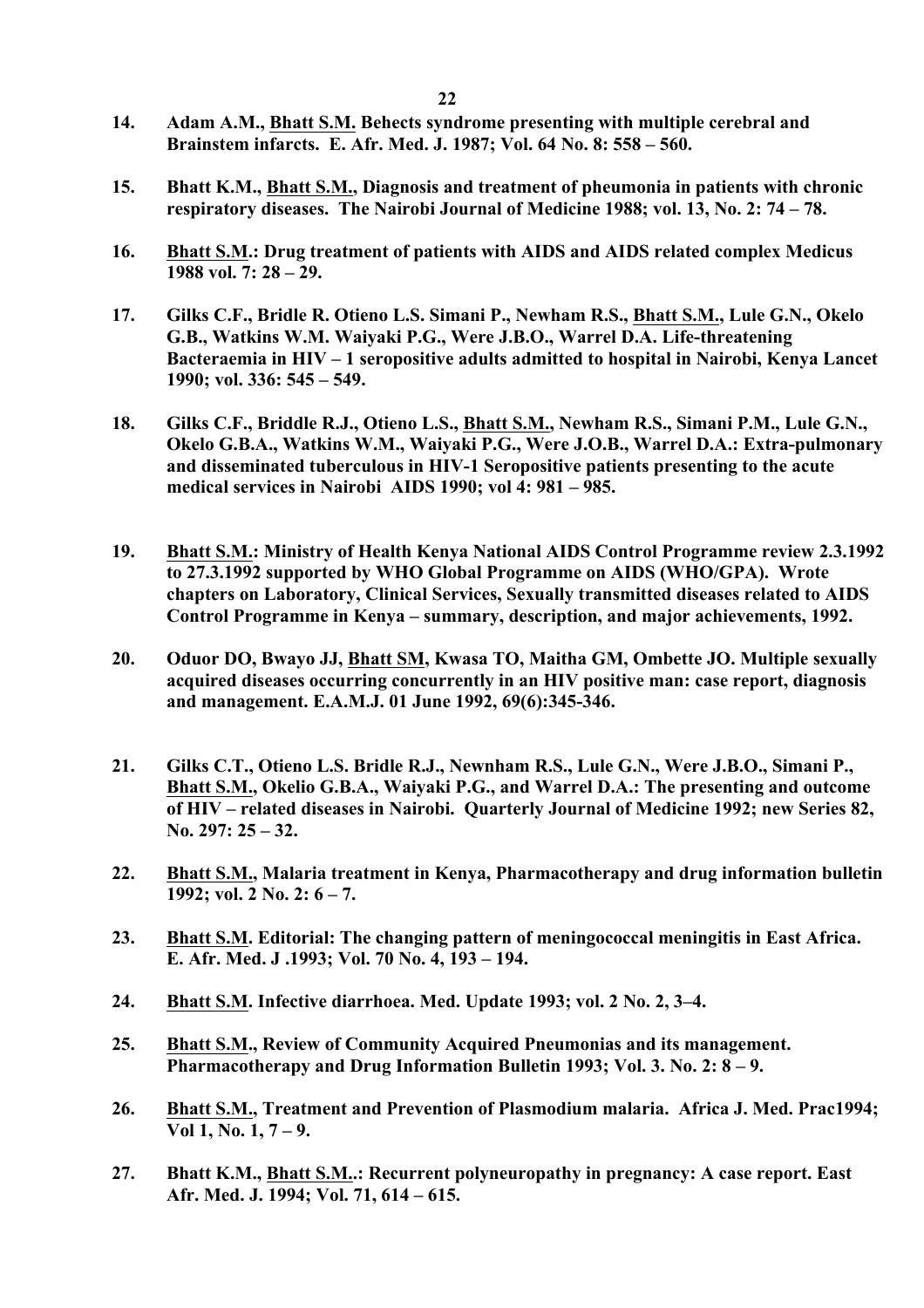- **28. K.M. Bhatt., Bhatt S.M., Tombe, Blackwater fever at the Kenyatta National Hospital in Kenya: E.A.M.J. 1994; Vol. 71, 755 – 757.**
- **29. NB Mirza, KM Bhatt, SM Bhatt, C Kanja. Cryptosporidiosis in HIV positive patients at Kenyatta National Hospital, Nairobi, Kenya. E.A.M.J. 1994: May;71(5):334-5.**
- **30. K.M. Bhatt, Bhatt S.M. and N.B. Mirza, Meningococcal meningitis E.A.M. J. 1996; Vol. 73, 35 – 38, 1996.**
- **31. Bhatt K.M., Bhatt S.M., Omonge E, Oteko L. and Andriel M. Efficacy of a sequential Artesunate suppository – Mefloquin treatment of severe Falciparum Malaria, Japanese Journal of Tropical Medicine and Hygiene 1996; vol. 24, suppl. 1, 59 – 63.**
- **32. K.M. Bhatt and Bhatt S.M., Recent development in the management of opportunistic infections in AIDS. Medics 1996; vol. 15, 11 – 16.**
- **33. SO Mbuya, TO Kwasa, EO Amayo, PG Kioy, SM Bhatt. Peripheral neuropathy in AIDS patients at Kenyatta National Hospital. E.A.M.J 1996; 73(8):538-540.**
- **34. Gilks C.F., Floyd K., Otieno L.S., Adam A.M., Bhatt S.M., Warrel D.A. Some effects of the rising case load of adult HIV related disease on a hospital in Nairobi. Journal of Acquired Immune Deficiency Syndrome and Human Retrovirology 1998; 18(3) ; 234 –240.**
- **35. K.M. Bhatt and Bhatt S.M., Drug resistant Falciparum malaria. Health Line, 2000; July/Sept, 47 – 48.**
- **36. Gilly Arthur, Bhatt S.M., David Muhindi, Grace Achyia, Samuel M. Kariuki and Charles Gilks. The changing impact of HIV/AIDS on Kenyatta National Hospital, Nairobi from 1998/89 through 1992/1997 AIDS 2000; vol. 14, 1625 – 1631.**
- **37. F.S. Rana, M.P. Hawken, C. Mwachari, Bhatt S.M., F. Abdullah, L.W. Nganga, C. Power, W.A. Gitui, J.D.H. Porter and S.B. Lucas. Autopsy study of HIV-I positive and HIVnegative adult medical patients in Nairobi Kenya. Journal of Aquired Immune Deficiency Syndrome 2000; vol. 24, 23 – 29.**
- **38. Bhatt K.M. Bhatt S.M., Oloo A.J., Jivanjee S.A., Kanja C. and Kimanzi. Evaluation of efficicacy and tolerance of "Mefloquine in patients with acute uncomplicated Falciparum malaria in Kenya. http/www.chez.com/malaria. Last assessed in Sept. 2001.**
- **39. M.P. Hawwken, D.W. Muhindi, J.M. Chakaya, S.M. Bhatt, L.W. Nganga, J.D.H. Porter. Under diagnosis of smear positive pulmonary tuberculosis in Nairobi, Kenya. Int. J. Tuberc. Lung Dis 2001; 5(3): 360-363 .**
- **40. Gilly Arthur, Videlix N. Nduba, Samuel M. Kariuki, Joseph Kimari, Bhatt S.M. and Charles F. Gilks. Trends in blood infections among human immuno deficiency virus infected adult admitted to a hospital in Nairobi during the last decade. J. Clinical infections disease 2001; Jul15; 33 (2): 248-56.**